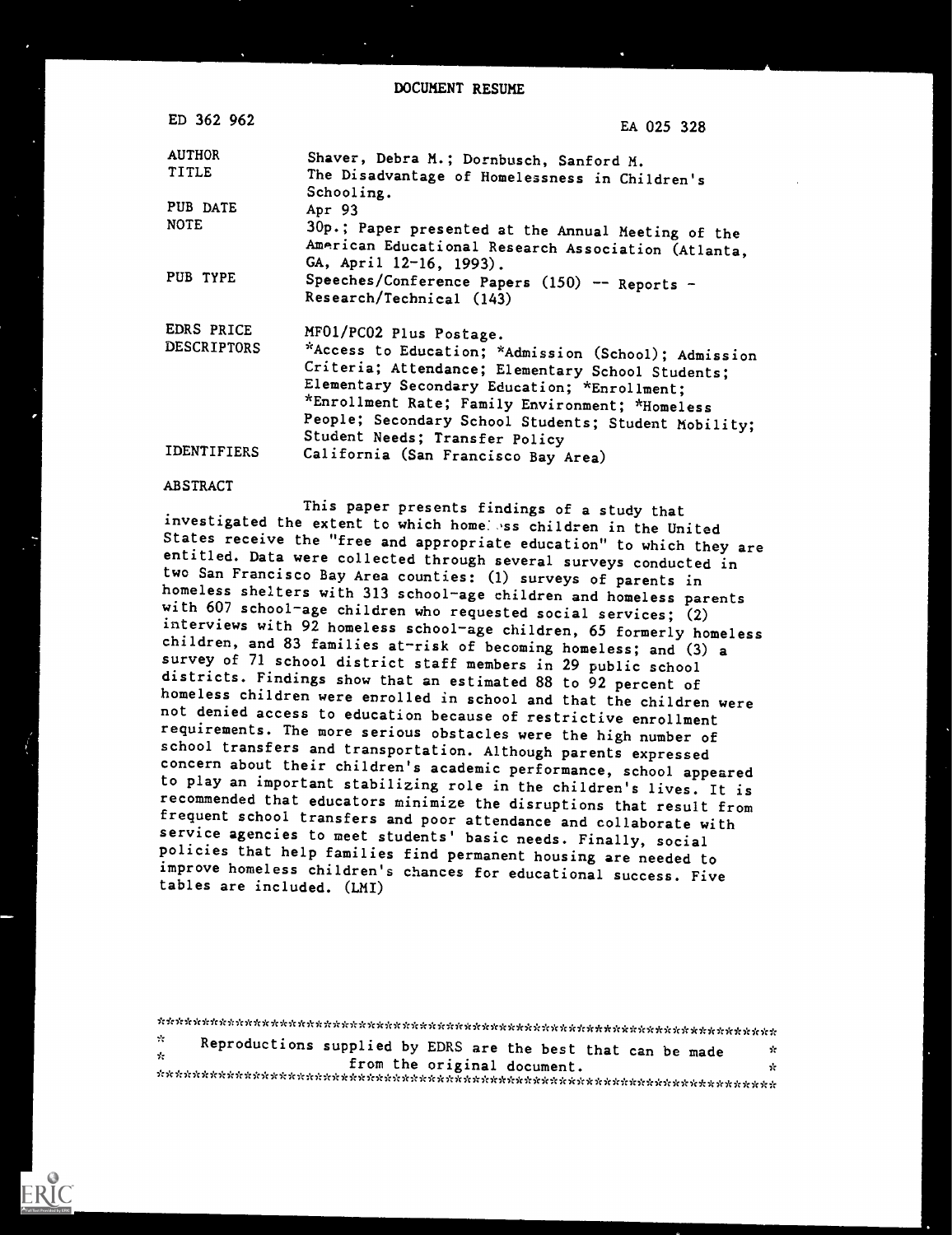ED 362 962

 $\mathbf{A}$ 

-Mk

U.S. DEPARTMENT OF EDUCATION 011.ce of Educational Research and Improvement EDUCATIONAL RESOURCES INFORMATION

This document has been reproduced as<br>corrected from the person or organization<br>corginating it<br>D. Minor changes have been made to improve<br>reproduction quality

Points of view or opinions stated in this docu-<br>ment :do: not inecessarily represent official<br>OERI position or policy

 $\ddot{\phantom{a}}$ 

PERMISSION TO REPRODUCE THIS MATERIAL HAS BEEN GRANTED BY

D. Shaver

TO THE EDUCATIONAL RESOURCES INFORMATION CENTER (ERIC)."

# THE DISADVANTAGE OF HOMELESSNESS IN CHILDREN'S SCHOOLING

Debra M. Shaver Sanford M. Dombusch

The Stanford Center for the Study of Families, Children and Youth

Stanford University

Paper presented at the annual conference of the American Educational Research Association Atlanta, Georgia April 13, 1993

EA 025 328 ERIC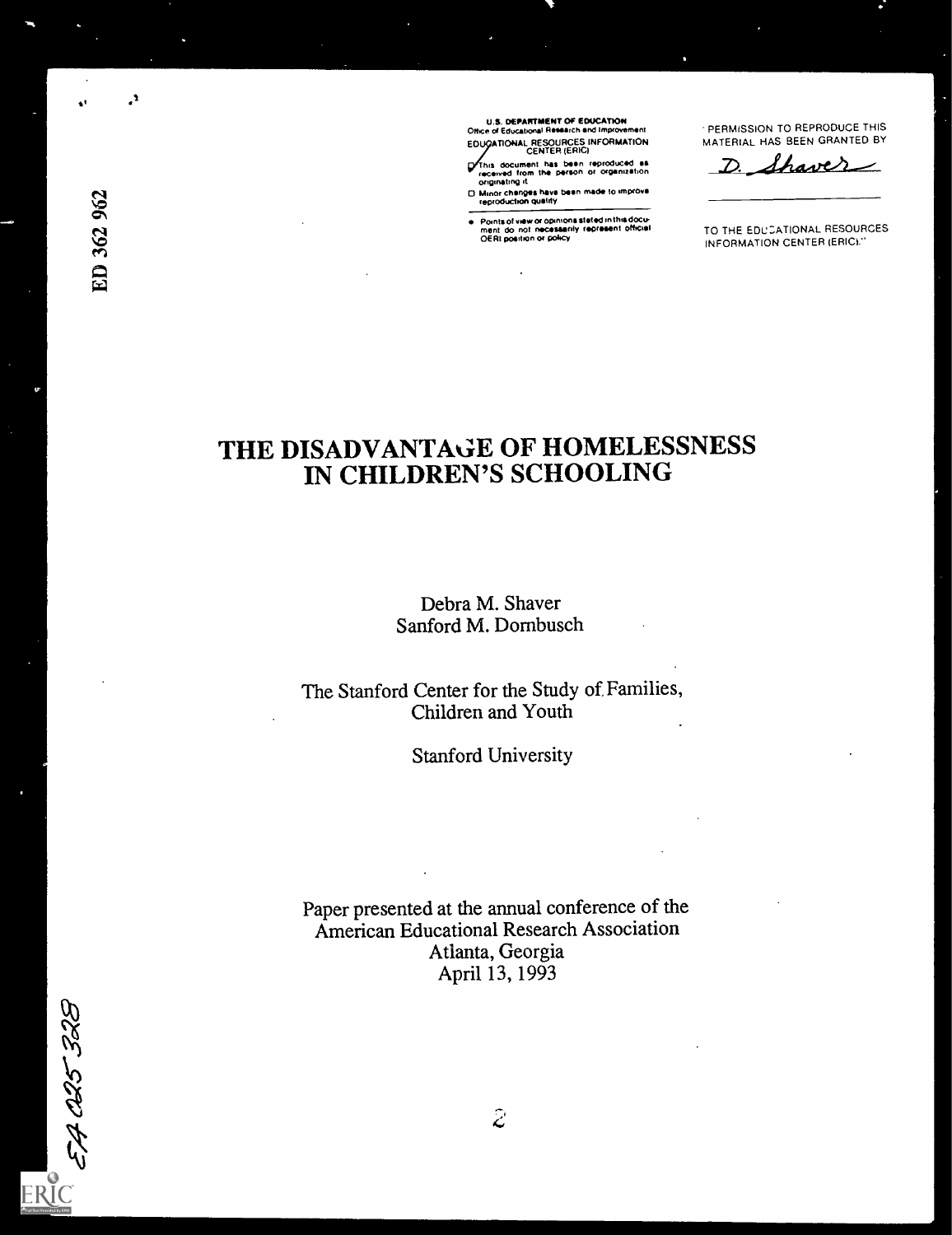$\mathcal{L}_{\parallel}$  and  $\mathcal{L}_{\parallel}$ 

Homelessness has been a problem in this country for a long time; howe ver, homalessness among families has increased dramatically in recent years. Recent figures reveal that families with children make up more than one-third of all individuals who are homeless (Children's Defense Fund, 1988). The effects of homelessness can be harmful to the physical and emotional well-being of adults, but this temporary state of existence can be especially devastating to children. With no place to call their own, family stress and turmoil, abject poverty, and little stability in their lives, these children have little chance to develop into healthy, happy, and productive young adults.

 $\mathbf{1}$ 

For many homeless families, the education system provides the only hope for liberating children from the confmes of poverty; however, the adverse conditions associated with homelessness present formidable challenges 'to the academic success of these children. Although homeless children face many of the same challenges as housed poor children, problems such as unstable living conditions, unemployment, family problems, and health problems, make homeless children particularly at-risk of school failure. When their families are focused on the basic necessities of food, clothing, and shelter, it is difficult for these children to be successful in school.

Educating the growing number of homeless children has become a national concern, as policymakers, educators, and others work toward determining how the education system should and can respond to the needs of homeless children. Numerous reports in recent years have cited the many obstacles homeless children face in their educational achievement, from difficulties in enrollment and getting to school to obstacles to learning and academic success.

In 1987 the federal McKinney Act was enacted to address some of these problems. Among other requirements, this law requires that public education institutions provide homeless children with a "free and appropriate education" and that education institutions examine policies that may prevent homeless children from accessing a public education. McKinney Act amendments in 1990 further stipulate that schools provide homeless children with appropriate programs to allow these children tobe successful in school.

This paper presents findings from a recent study which investigates whether or not homeless children are receiving the "free and appropriate education" to which they are entitled. Although the concern for educating homeless children has been great, we know very little about this group of children on a national level. This study is one of only a few

 $\frac{1}{3}$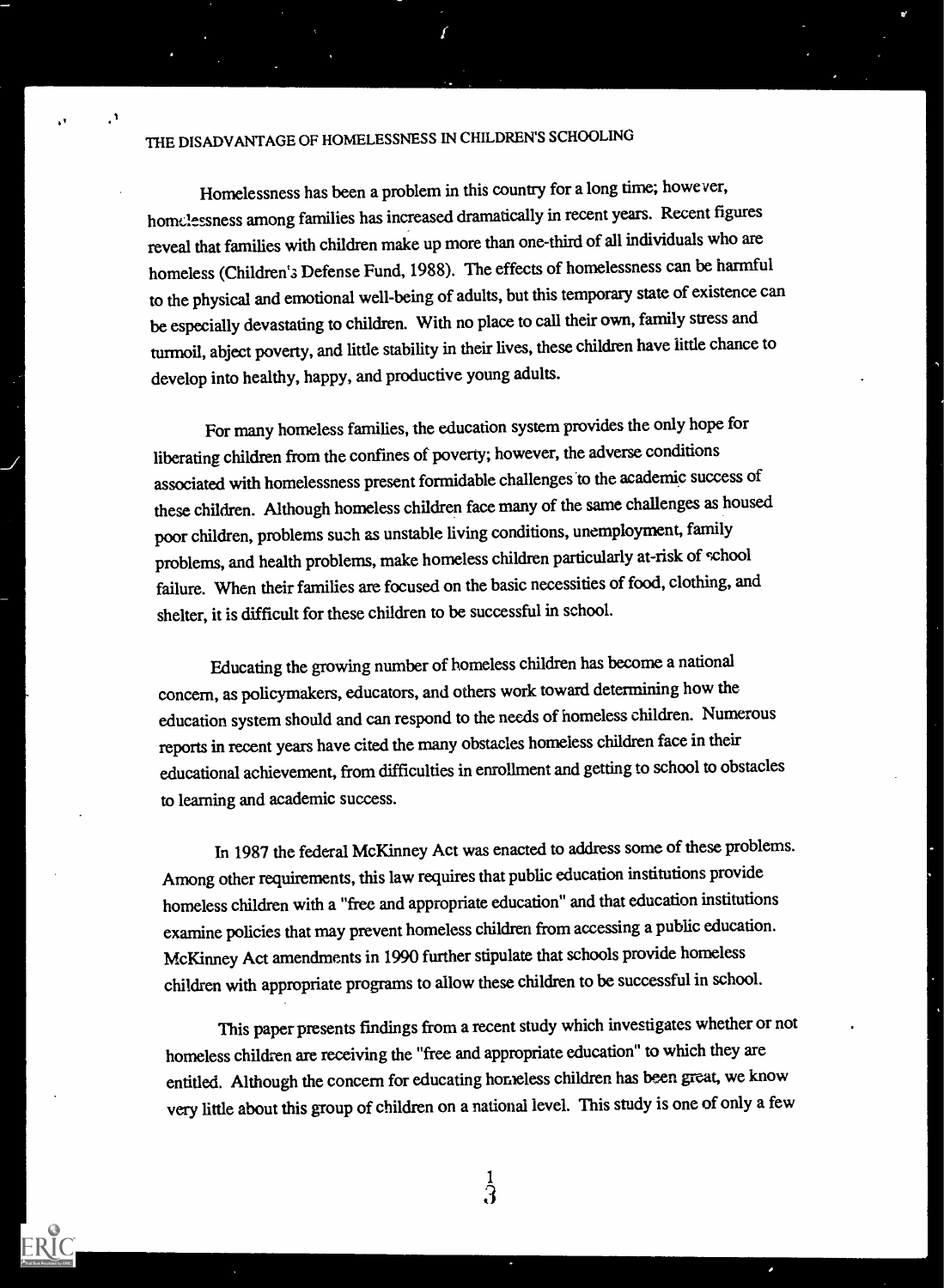studies conducted in this country that has surveyed homeless parents and their children about their experiences with the school system. If we are to provide homeless children with the educational opportunities that they need to succeed in school and in life, we must learn how the current system is limiting their opportunities, as well as how it is helping them.

Using the reports of homeless parents, homeless children, as well as formerly homeless parents, this study helps answer questions about access to education and the degree to which the needs of homeless children are met by the current education system. In the sections below, findings are presented on homeless children's enrollment in school, their school attendance, their school stability in terms of school transfers, parents' reports of how well their children are doing in school, and children's attitudes about school and their educational attainment. The paper begins with a brief review of the existing literature on educating homeless children and youth.

#### Summary of the Literature

Concerns regarding access to education have dominated the literature on the education of homeless children. Estimates of the percentage of school-age homeless children not enrolled in school have ranged from 15 to over 50 percent. An often cited report of the U.S. Department of Education estimated in 1989 that almost a third of schoolage homeless children were not enrolled in school (U.S. Department of Education, 1989) and another source reported that 57% of homeless children were not enrolled (National Coalition for the Homeless, 1987). On the other hand, several small-scale studies have found relatively high rates of school enrollment among homeless children. For example, Bassuk, Rubin, and Lawriat (1986) found that all 50 of the school-aged children in their study of families living in Boston shelters were attending school, according to their parents. Another researcher found that 91% of school-aged children in her study of New York City homeless families (n=427) were enrolled in school and that most of those who were not enrolled in school were awaiting placement (Rafferty, 1989). Thus, the literature provides conflicting evidence about whether or not homeless children are enrolled in school.

A number of reports have identified potential barriers to homeless children's access to education, including residency requirements, guardianship issues, requirements for previous school records, and other policies preventing homeless children from school enrollment (e.g., Stronge and Tenhouse, 1990; National Coalition for the Homeless,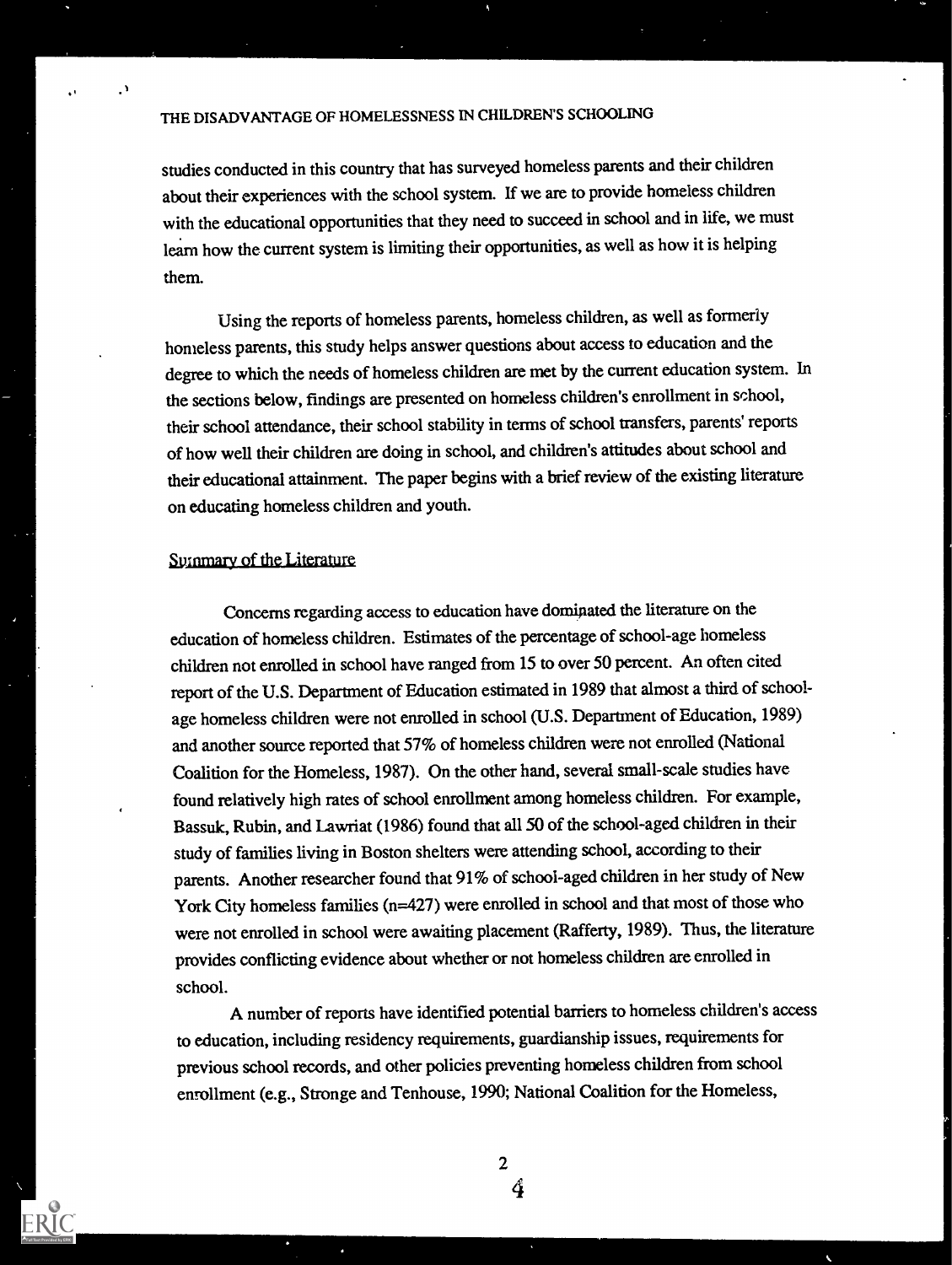1987). For example, a 1989 report found that schools in three-fifths of the states studied still did not admit homeless children without proof of local residency (National Law Center on Homelessness and Poverty, 1990). A 1989 survey of service providers for the homeless found that a third of the service providers knewof instances where children were denied access to school because of residency laws(Schumack, 1987). Reports such as these have caused great concern that despite the 1987 McKinney Act, homeless children are still being barred from educational institutions.

Concerns about access go beyond enrollment issues to concerns about school attendance among homeless children and youth. Reports on homeless children have found that issues such as transportation difficulties, health problems, fatigue, and parents' need for child care for younger siblings often make it difficult for homeless children to attend school. A study of New York families in shelters found that 42% of homeless children were absent more than 2 days in the month prior to data collection, with some children missing more than half of the month's school days (Rafferty, 1989), and a Los Angeles study discovered that homeless children missed more days of school (8-9 in a three-month period) than housed poor children (Wood, et al., 1989). Relaxing restrictive residency requirements and other enrollment requirements will not be particularly beneficial for children who cannot regularly get to school.

In the last several years, amendments to the McKinney Act (1990) and policy research have shifted attention to the issues of quality and appropriateness of the education for homeless students, recognizing that the problems of homeless students do not end when they walk through the school doors. Although there has not been an abundance of research conducted on the effects of homelessness on children's academic performance, there is evidence to suggest that homeless children are not performing well in school.

The disadvantage of homelessness in children's educational prospects may begin before children are of school age. Research indicates that poor diet and health care and other consequences of poverty can result in developmental problems among young children. Comparing homeless and comparable nonhomeless preschool children, Bassuk and Rubin found that 54% of homeless children exhibited at least one developmental lag (including gross or fine motor skills, social development, and language), while 16% of housed poor children had one or more developmental lag (Bassuk and Rubi n, 1987), indict ing that homeless children are already at a disadvantage compared to housed children at schr.v1 entry.

3

 $\overline{5}$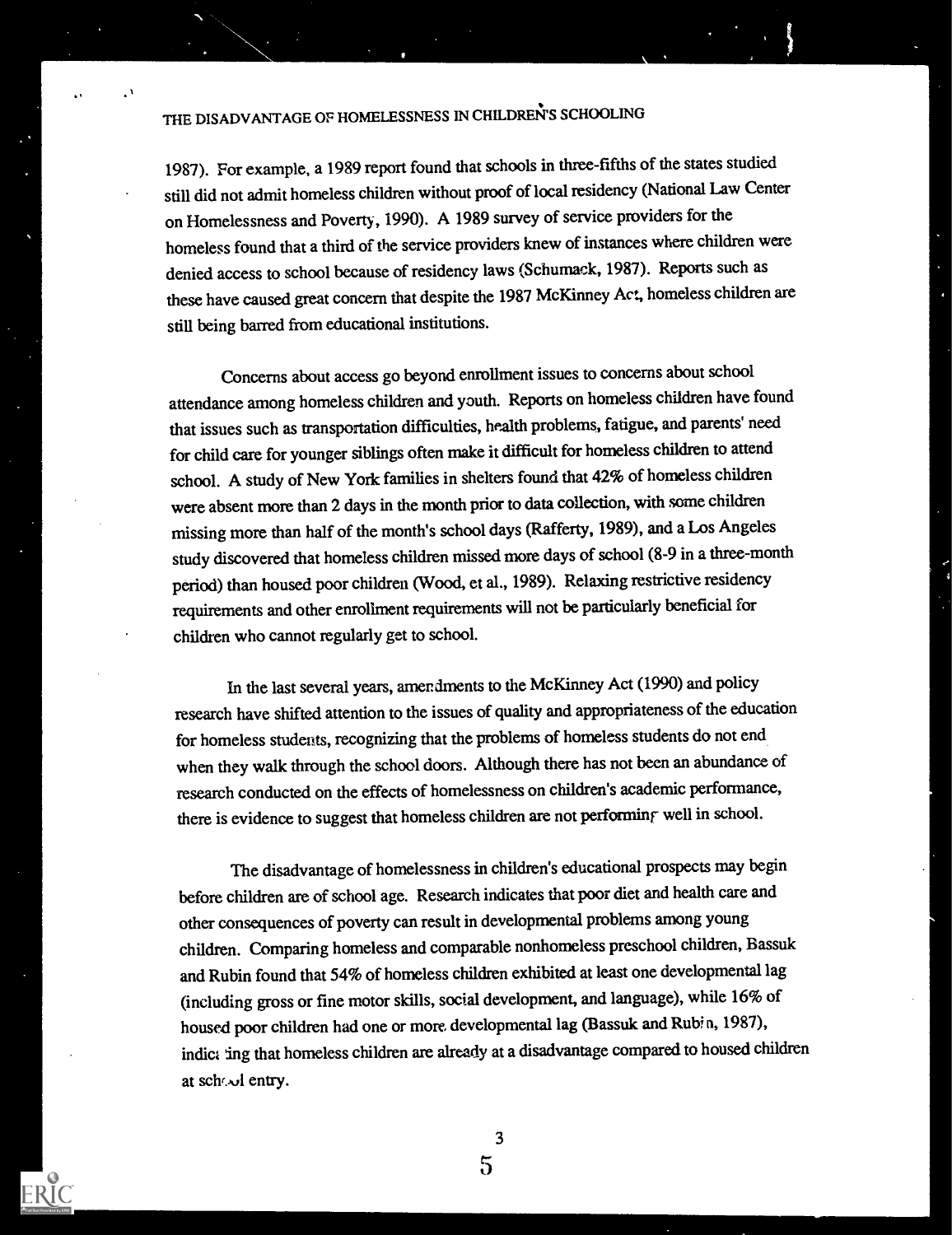Once homeless children enter school, evidence suggests that they have high rates of grade retention (e.g., Rafferty and Rollins, 1989; Wood, et al., 1989) and low achievement test scores (Strong, 1989; Rafferty and Rollins, 1989). One research team found that  $43\%$ of homeless children were performing below average in their work, compared to 23% of comparable housed children (Bassuk and Rosenberg, 1988). Another study compared homeless children in shelters and matched nonhomeless 6-12 year olds on several IQ and achievement tests and found that on several of the ability measures, children in the homeless sample scored significantly lower than the nonhomeless control group (Rescorla, Parker, and Stolley, 1991). These limited findings do not conclusively show that homeless children are not succeeding in school; however, what we do know about the lives of homeless children suggests that they face serious obstacles to staying in school and succeeding academically.

In the next section, we describe the methodologies used to collect informaticn for this study of homeless parents and their children.

#### Methods.

The findings presented in this paper come from several surveys conducted as part of a study of homelessness in two San Francisco Bay area counties encompassing urban and suburban areas. Much of the information reported in this paper concerns the educational experiences of 313 school-age children and youth included in a survey of homeless parents, mosi of whom lived in homeless shelters. In this survey, a random sample of homeless parents were asked about the school experiences of their children. Additional limited information on the school enrollment patterns of homeless children was obtained from a second group of homeless families--those requesting services from 40 social service agencies in the two counties during a several month period. Information about school enrollment and attendance for 607 school-age children was collected on intake forms by service providers and transmitted to the study team.

To supplement the information provided by homeless parents, interviews with 92 randomly selected homeless school-age children were conducted. The study also included surveys of two groups of families who were similar to the homeless families but who had housing at the time of data collection; families who were formerly homeless and poor families who were at-risk of becoming homeless. Although the samples for these two

> $4\degree$  $\boldsymbol{\mathsf{u}}$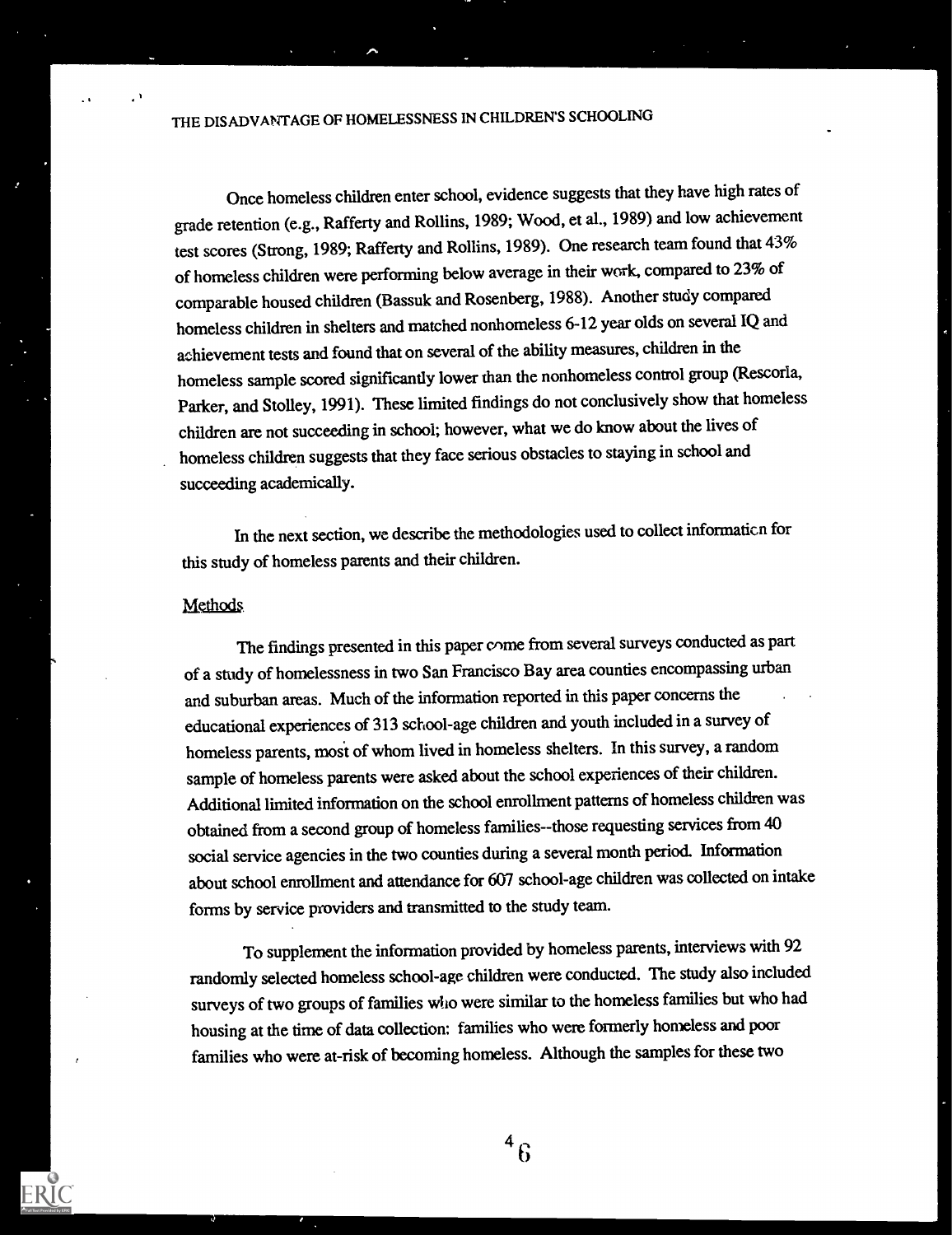surveys were not large (65 and 83 school-age children, respectively), they provide a basis for comparison on several measures of educational outcomes.

Each survey described above involved structured in-person interviews (conducted in English and in Spanish) by trained data collectors (except for information from service providers' intake forms). Interviews were conducted in the Spring of 1991.

There are a number of limitations to our study. First, the part of the study which focuses on currently homeless families includes primarily families residing in shelters, and all of the children interviewed resided in shelters. Thus, the homeless parent and children samples do not generally represent homeless families who had other types of temporary housing arrangements or no shelter at all. Second, information about children's school attendance and performance came from parental reports--we were not able to verify children's academic information with school records. Third, the findings about homeless children may overrepresent children from large families, because the analysis uses parents' reports about all of the parents' school-age children. For example, if a family had five children, and the parent had transportation problems which affected all of the children, then results reported by this family weighed more in the findings about children than results reported by a family with one or two children. Fourth, homeless children attending a shelter school are overrepresented in this sample. The parents of 219 children gave us the name of the school that their child(ren) attended, and 20% of these children attended a shelter school. Since we know of only one shelter school in the two counties, this population is clearly overrepresented. Where possible, the experiences of children attending the shelter school will be compared with those of children attending other schools. Despite these limitations, we believe that the results from the parent survey provide useful information about the school experiences of children who are homeless.

In addition to the reports of children and their parents, we report findings from a survey of 71 school district staff members in 29 public schools in the two counties. The districts and schools were purposively selected to obtain variation on several school characteristics (e.g., grades serve4, percentage of low-income students, geographic location). Typically, at least two interviews were conducted at each school: one with a school administrator (usually the principal) and one with a secretary or clerk who interacted with parents and children when they came to the school office. The sample of school staff also includes some teachers who had homeless children in their class, and other school staff who interacted with homeless families (e.g., social worker, community outreach specialist).

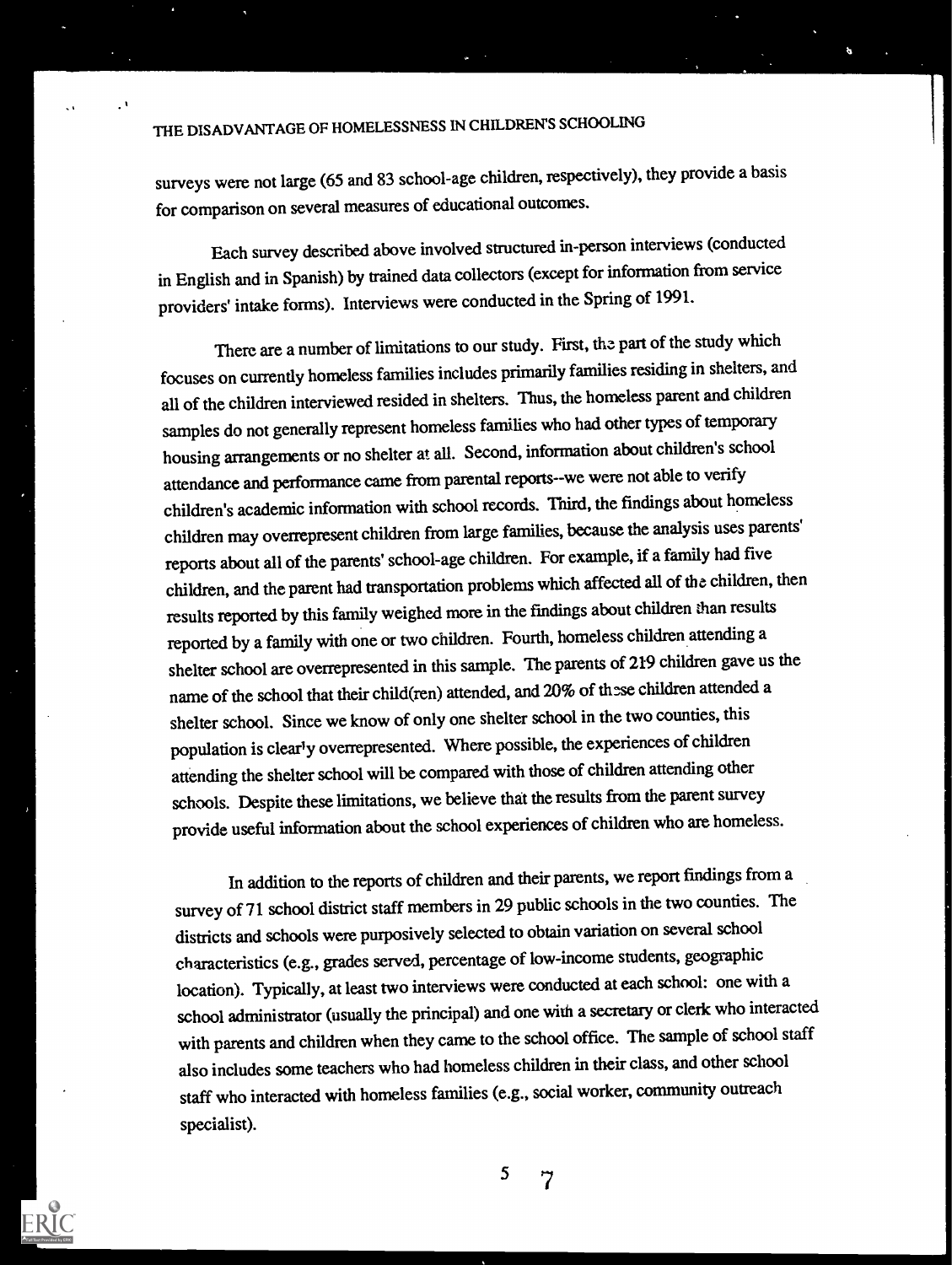#### Results

The results of analyses conducted for this study are presented below.

# School Enrollment and Attendance of Homeless Children

In our survey of homeless parents, we found that 88% of homeless children ages 6-17 were enrolled in school at the time of data collection, according to parental reports. Among the sample of homeless families providing information at intake into service providers, homeless parents reported that 92% of their children were enrolled in school. These figures compare to 96% enrollment in the sample of formerly homeless children and 94% enrollment in the sample of children who were at-risk of becoming homeless.

Table 1 shows school enrollment by several individual and family characteristics. As the table indicates, older children were more likely not to be enrolled in school than children in the younger age groups  $(X^2=8.14, p<.05)$ . About 80% of children ages 13-17 were enrolled in school, while between 91% and 95% of children ages 6-12 were enrolled in school. Among the younger children, parental explanations for nonenrollment included the family moving around too much, problems with transportation, and lack of information about which school the child should attend. For nonenrolled youth in the older age group, parents typically reported that the youth did not want to go to school.

There were no differences in enrollment rates between male and female children; however, enrollment rates differed by ethnic group, with 98% of the African American children enrolled in school, compared to 84-85% of children who were Caucasian, Hispanic and other ethnicities. To explore this finding, we conducted further analyses of ethnic differences in school enrollment controlling for children's age, since African American children were overrepresented in the youngest age group. When wecontolled for age group, we found that the African American children in the sample still had a higher rate of school enrollment than children from other ethnic backgrounds.

With regard to the family variables, the chi-square tests of independence revealed that whether or not children were enrolled in school was not associated with whether the child lived in a two-parent or single-parent family, and whether or not the parent(s) was employed, had ever had a substance abuse problem, had always lived in the United States, or had difficulties speaking, writing or reading English.

8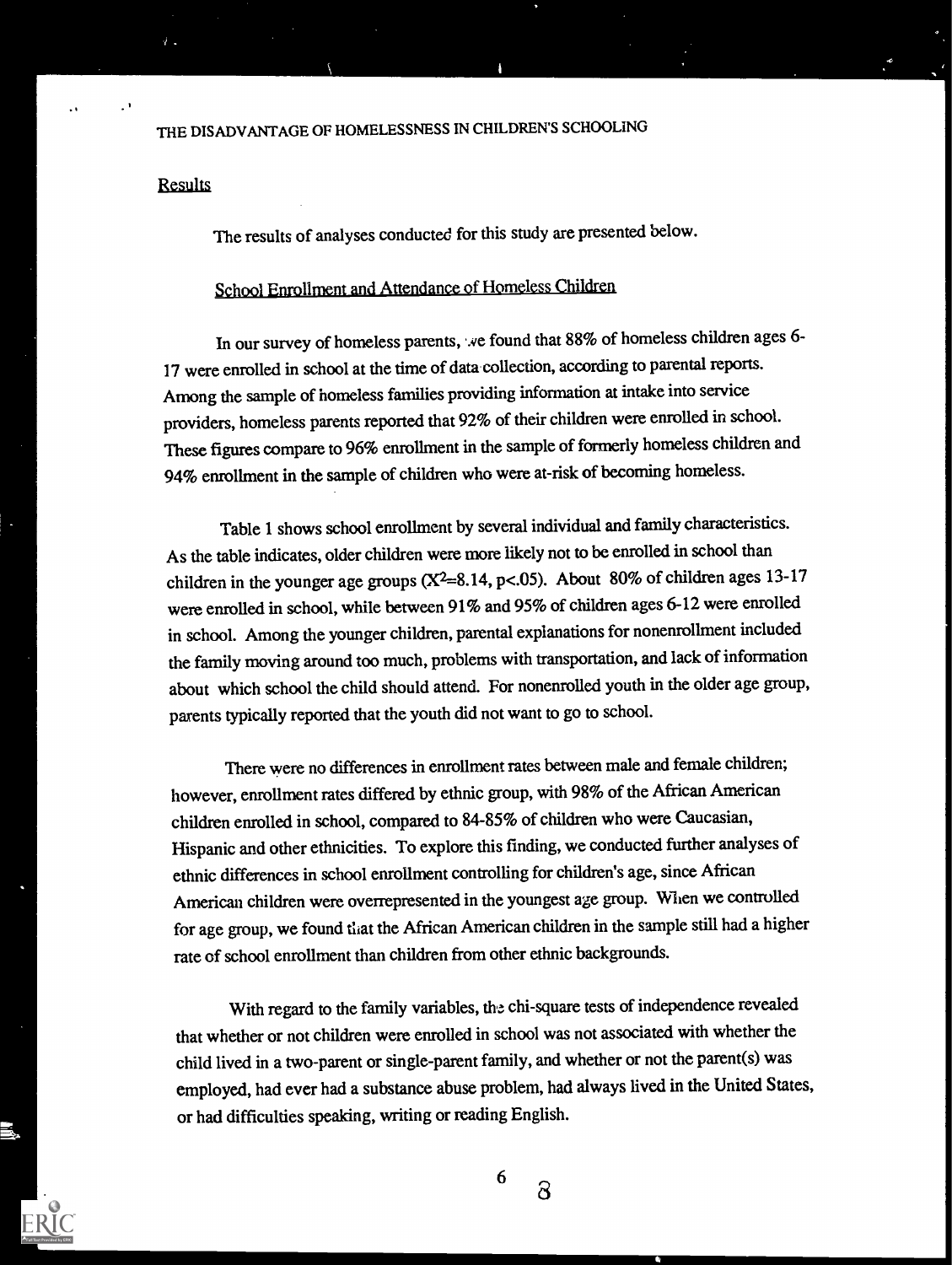$\ddot{\phantom{0}}$ 

 $\mathbf{A}$ 

٠

ERI<sup>(</sup>

÷,

#### Table 1

#### SCHOOL ENROLLMENT RATES BY INDIVIDUAL AND FAMILY CHARACTERISTICS

| Characteristic                                                        | Percentage of children<br>enrolled in school | Number of Responses |
|-----------------------------------------------------------------------|----------------------------------------------|---------------------|
| $Age*$                                                                |                                              |                     |
| $6-9$                                                                 | 91.0                                         | 111                 |
| $10-12$                                                               | 94.6                                         | 55                  |
| $13-17$                                                               | 80.2                                         | 86                  |
| Gender                                                                |                                              |                     |
| Male                                                                  | 87.7                                         | 155                 |
| Female                                                                | 87.4                                         | 103                 |
| Ethnicity <sup>*</sup>                                                |                                              |                     |
| African American                                                      | 98.3                                         | 58                  |
| Hispanic                                                              | 84.4                                         | 141                 |
| Caucasian                                                             | 84.4                                         | 32                  |
| Other                                                                 | 85.7                                         | 28                  |
| Parent employed                                                       | 89.7                                         | 39                  |
| Parent not employed                                                   | 87.8                                         | 213                 |
| Parent always lived in the U.S.                                       | 89.8                                         | 137                 |
| Parent did not always live in U.S.                                    | 86.1                                         | 115                 |
| Two-parent family                                                     | 84.5                                         | 84                  |
| Single-parent family                                                  | 90.7                                         | 162                 |
| Parental difficulties with                                            | 87.0                                         | 138                 |
| English language<br>No parental difficulties with<br>English language | 89.5                                         | 114                 |
| Substance abuse problem in<br>family                                  | 91.5                                         | 82                  |
| No substance abuse problem<br>in family                               | 86.5                                         | 170                 |

\* Using the chi-square test of independence, for the difference between the groups in the category (e.g., ethnicity, parental employment, whether or not the parent was employed, etc.) p<.05.

> 9

 $\ddot{\phantom{1}}$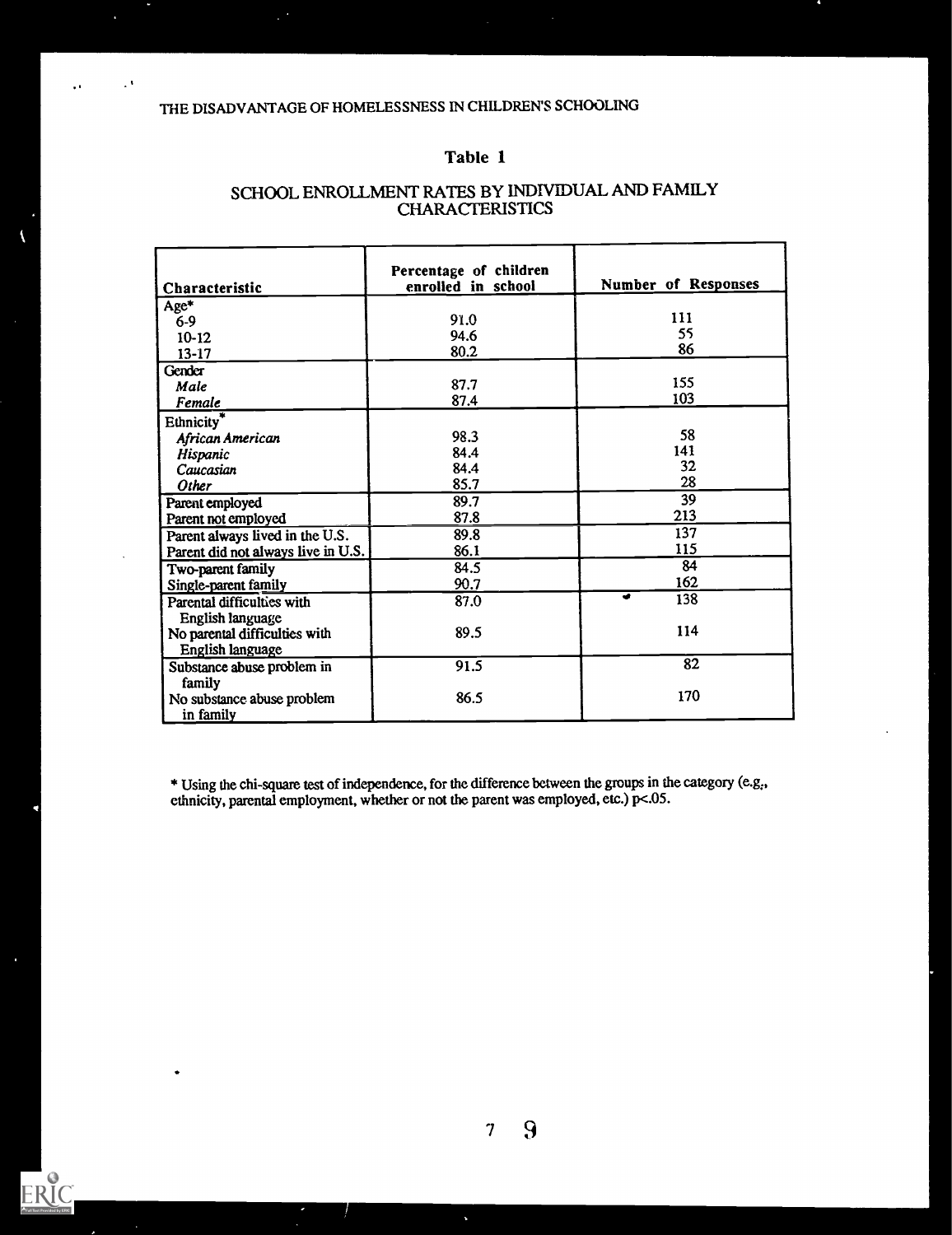Table 2 compares children enrolled in school with children not enrolled in school on several additional family situational factors. The table shows that for children not enrolled in school, the mean number of times the family had moved in the previous 12 months was 4.4 compared to 3.0 for children who were enrolled in school (p<.001). The number of children in the family also appears to be related to whether or not children were enrolled in school, although this difference is not significant at the .05 probability level. The mean number of children in the family among children enrolled in school was close to 4 compared to about 3 for children not enrolled in school. There were no differences between children enrolled in school and those not enrolled in school in the level of their parents' education, parental emotional distress (a measure including parents' responses regarding whether or not they had various emotional or psychological problems such as depression, feelings of hopelessness, fears or anxieties), and for immigrant families, how long parents had lived in the United States. Therefore, the two factors that appeared to increase the likelihood of children not being enrolled in school were housing moves, which was statistically significant, and a nonsignificant tendency to have smaller numbers of children in the family.

#### Table 2

| <b>Family Factor</b>                                                | Mean for<br>children<br>enrolled in<br>school | Mean for<br>children not<br>enrolled in<br>school | Significance<br>Level |
|---------------------------------------------------------------------|-----------------------------------------------|---------------------------------------------------|-----------------------|
| Length of time immigrant parent has lived<br>in the U.S. (in years) | 7.6                                           | 7.7                                               | <b>NS</b>             |
| Number of times family had moved in last<br>12 months               | 3.0                                           | 4.4                                               | .001                  |
| Parent education level (in years)                                   | 8.0                                           | 7.6                                               | <b>NS</b>             |
| Number of children in family                                        | 3.7                                           | 3.1                                               | .10                   |
| Adult distress scale                                                | 1.2                                           | 1.6                                               | <b>NS</b>             |

## RELATIONSHIPS OF FAMILY FACTORS TO SCHOOLENROLLMENT

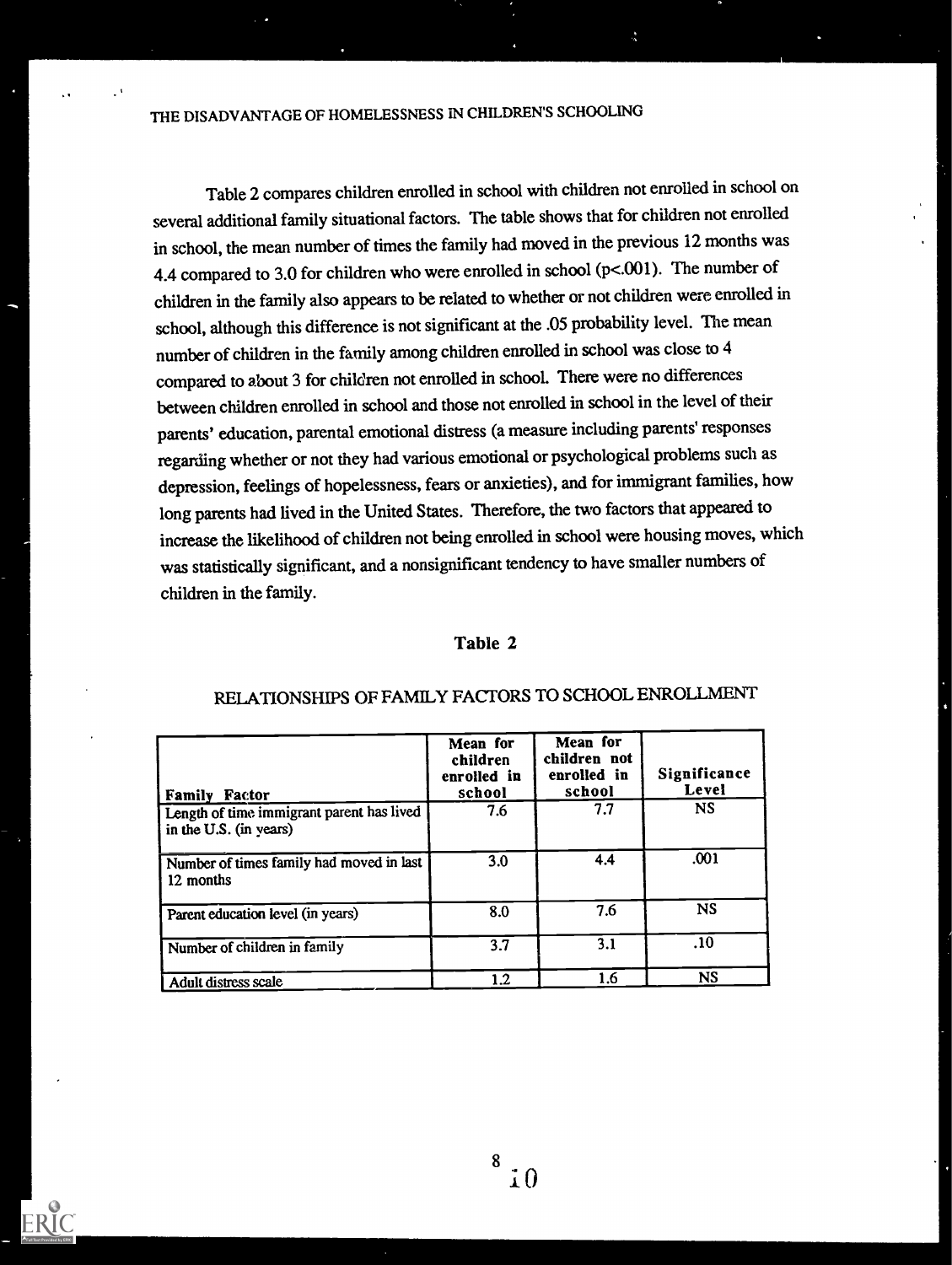Parents did not report many problems with enrollment procedures. Two parents reported that they had problems with the enrollment process taking a long time, and the parents of a few children said that their children were not in school because they were waiting for required immunizations. The parents of four children reported that they had to use a false address in order to enroll their child; however, we do not know whether these parents assumed an address was needed or whether the school actually required an address. Only two parents reported that they were prevented from enrolling their children in school for reasons other than immunization requirements: a father claimed that his daughter was not allowed to enroll because there was only one week of school left, and a mother claimed that there was a conflict about which school the child should attend. In the latter case, the mother was told by the school that her daughter had attended before the family moved to the shelter that the child should be registered at the school nearest the shelter. When the mother went to the school near the shelter, she was told that her daughter could not enroll there. It was only after the mother spent three days working with district personnel that the school near the shelter allowed the child to enroll. Reflecting on her experience, the mother observed, "I think the school didn't expect me to follow through." Fortunately, other homeless parents did not report this kind of difficulty with school enrollment procedures.

The relatively high school enrollment rate found for this sample may not mean that these homeless children and youth were getting to school on a daily basis. In the adult survey, parents were asked how many days in the last month each child was absent from school. According to parents' reports, about 41% of the children in this sample missed no days of school in the month prior to the interview, while 29% missed 1-2 days, 14% missed 3-5 days, 10% missed 6-10 days, and 6% missed more than half the school days in the month (11-20 days). Thus, 70% of the homeless children missed two days or less of school in the month prior to data collection and 30% missed more than 2 days. By assigning midpoint values to each of the categories of the number of days absent, we obtained a mean of 2.6 days of school absences during the preceding month among homeless children in our sample.

Table 3 compares school attendance information reported by the parents of children who were at-risk of becoming homeless and who were formerly homeless. For the sample of families at-risk of becoming homeless, parents reported that 49% of the children missed no days of school in the last month, 36% missed 1-2 days, and 15% missed more than 2 days, with a mean of 1.6 days for the month. For the formerly homeless sample, 29% of the children did not miss any days at school, 43% missed 1-2 days, and 27% missed more

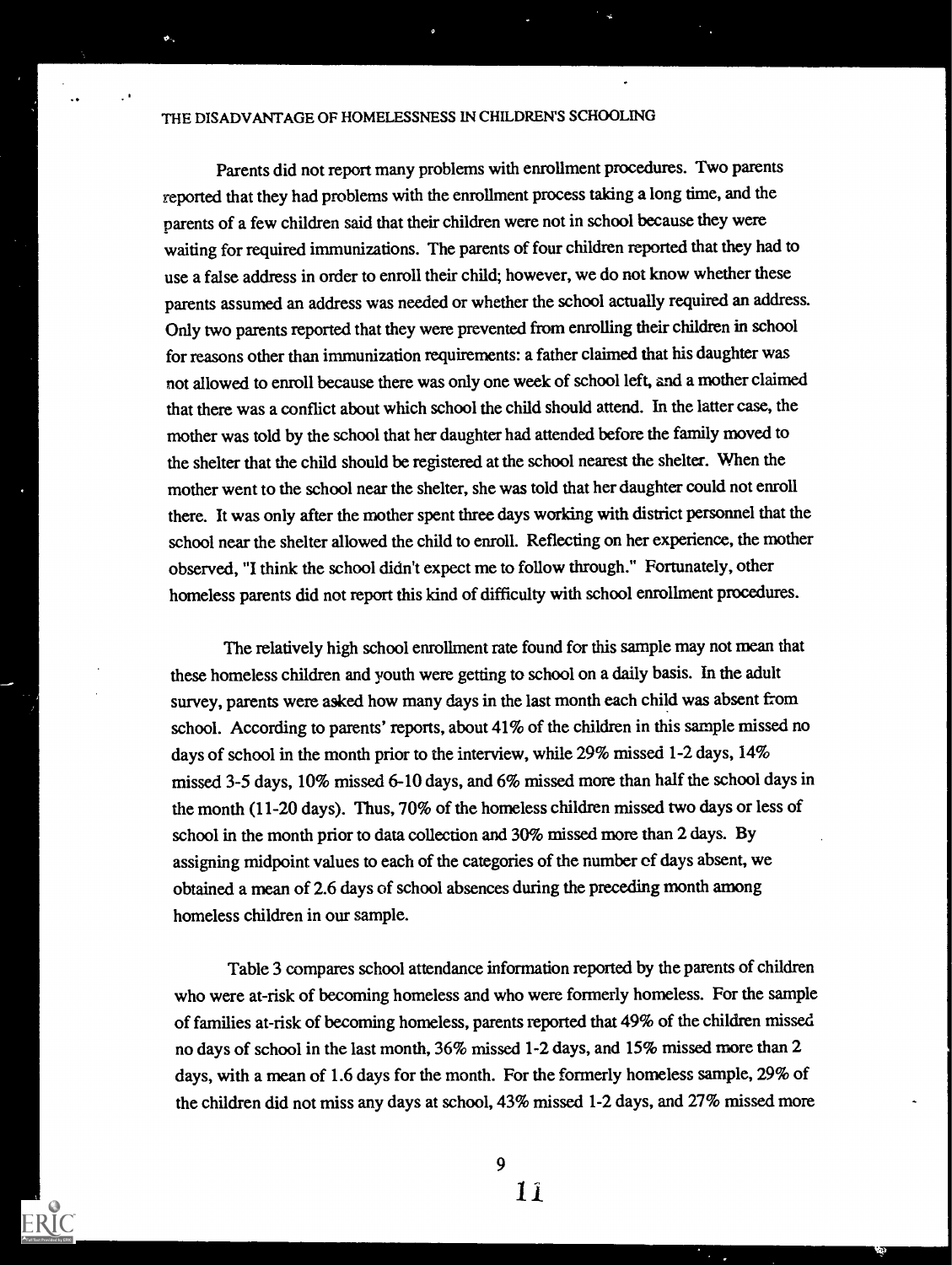#### Table 3

|                      | of days absent |          |                  |                        |  |  |
|----------------------|----------------|----------|------------------|------------------------|--|--|
| Survey <sup>+</sup>  | 0 days         | 1-2 days | More than 2 days | Number of<br>Responses |  |  |
| Homeless parents     | 41             | 29       | 30               | 230                    |  |  |
| At-risk homelessness | 49             | 36       | 15               | 70                     |  |  |
| Formerly homeless    | 29             | 43       | 27               | 51                     |  |  |
| Type of School*      |                |          |                  |                        |  |  |
| Shelter school       | 55             | 30       | 15               | 40                     |  |  |
| Nonshelter school    | 38             | 29       | 33               | 190                    |  |  |

# SCHOOL ABSENTEEISM RATES FOR GROUPS OF HOMELESS AND NONHOMELESS CHILDREN

Percentage of children with number

<sup>+</sup> For difference between the survey groups,  $X^2 = 7.4$ , p<.12.

\* For difference between the types of school,  $X^2 = 5.7$ , p<.06.

than 2 days, with a mean of 2.4 days for the month, according to their parents. The chisquare test of independence shows that the number of days that homeless children were absent was not statistically different (based on a significance level of .05) than the number of days children who were formerly homeless or at-risk of becoming homeless were absent from school; however, the difference approaches significance  $(X^2=7.4, p<.12)$ , suggesting that poor housed children may have slightly lower rates of absenteeism than homeless or formerly homeless children.

Table 3 also compares the absenteeism rates of homeless students enrolled in the shelter school compared to homeless children in nonshelter schools. Not surprisingly, since the shelter school was located at their residence, shelter school students had fewer days of school missed in the prior month than students enrolled in regular schools, a relationship that approached significance  $(X^2=5.7, p< 0.6)$ . When students in shelter schools are excluded from the school absenteeism calculations, the estimates of the percentage of homeless children who missed some school did not significantly change (e.g., 67% of homeless children enrolled in a regular school missed two or fewer days of school in the preceding month versus 70% of all homeless children enrolled in school).

10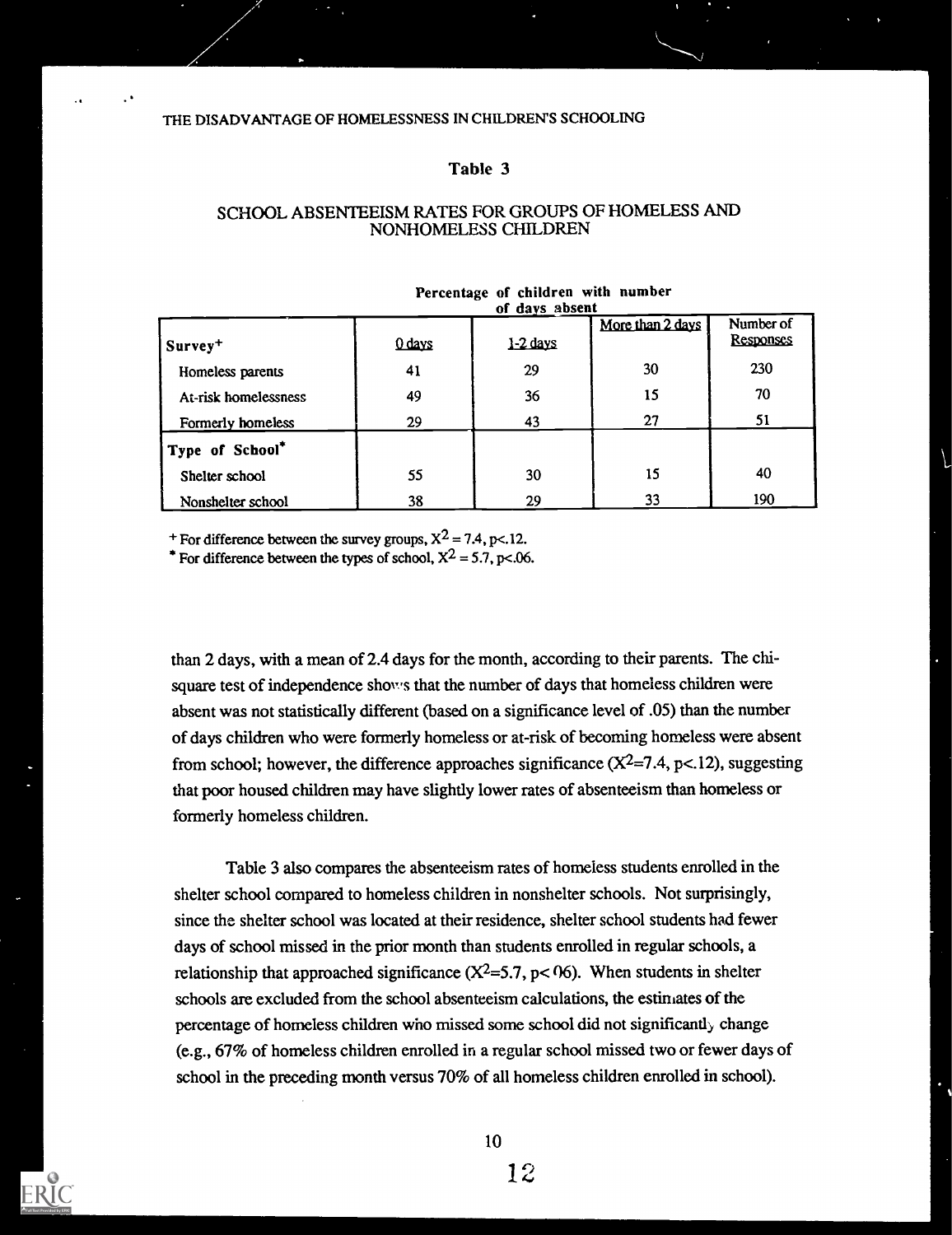As with school enrollment, we wanted to see if the number of days children were absent from school was associated with characteristics of the children and families. Table 4 summarizes attendance data for children with various individual and family characteristics. The first comparison in the table involves age groups. Although the chi-square test of independence shows that children's age was not significantly associated with their school attendance, there were some differences in school attendance between the age groups which were in the expected direction. While children in the two youngest categories (6-9 and 10- 12) had similar attendance patterns, youth in the age 13-17 category were more likely to miss more than 2 days of school in the prior month than children in the younger age groups (37% compared to 28% and 24%, respectively, for children in the age 6-9 and 10-12 categories). Additionally, only 33% of the youth ages 13-17 missed no days of school compared to 44% and 46% of the children in the 6-9 and 10-12 age categories. Thus, older homeless youth not only were more likely not to be enrolled in school at all, it appears that they attended school less often than younger children.

There was no significant association between females and males in their school attendance; however, there was a significant difference in attendance between children of different ethnic backgrounds ( $X^2$ =12.6, p<.05). African American children were much less likely to have missed more than 2 days of school in the preceding month than other children (13% versus between 33% and 40% for children of other ethnic backgrounds). This finding that African American homeless children had better school attendance rates is consistent with our finding that these children had higher school enrollment rates.

We thought that family situational factors such as whether children lived with two parents or one, and whether or not the parent(s) was employed, had difficulties with English, had ever had a substance abuse problem, and had always lived in the United States would be related to the number of school absences. The only family characteristic in Table 4 that revealed a significant association with school attendance was whether or not the parent was employed at the time of data collection  $(X^2=21.1, p<.01)$ . Only 6% of children whose parent(s) was employed missed more than 2 days of school in the last month, compared to 34% of children whose parent was not employed. This analysis suggests that parental employment may provide some stability to the school lives of homeless children; interestingly, parental employment was not related to whether or not children were enrolled in school, as reported earlier.



11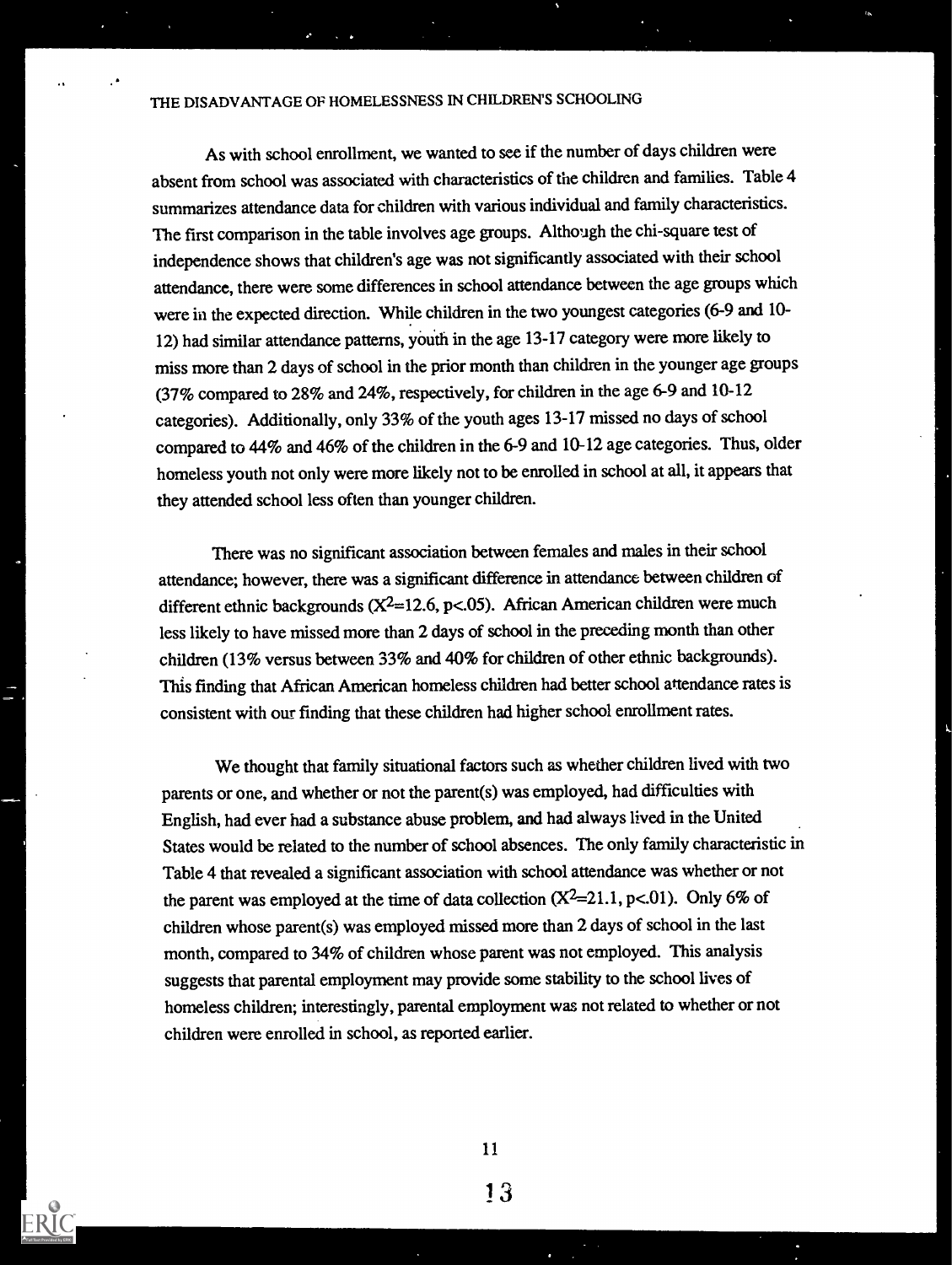## Table 4

| Percentage of children with Number<br>of Days Absent in Last Month |        |          |                     |                               |  |
|--------------------------------------------------------------------|--------|----------|---------------------|-------------------------------|--|
| Characteristic                                                     | 0 Days | 1-2 Days | More than<br>2 Days | Number of<br><b>Responses</b> |  |
| Age                                                                |        |          |                     |                               |  |
| $6-9$                                                              | 44.3   | 28.3     | 27.4                | 106                           |  |
| $10-12$                                                            | 46.3   | 29.6     | 24.1                | 54                            |  |
| $13 - 17$                                                          | 32.9   | 30.0     | 37.1                | 70                            |  |
| Gender                                                             |        |          |                     |                               |  |
| Male                                                               | 43.8   | 29.9     | 26.4                | 144                           |  |
| Female                                                             | 39.6   | 27.5     | 33.0                | 91                            |  |
| Ethnicity*                                                         |        |          |                     |                               |  |
| African American                                                   | 46.4   | 41.1     | 12.5                | 56                            |  |
| Hispanic                                                           | 41.1   | 25.8     | 33.1                | 124                           |  |
| Caucasian                                                          | 35.5   | 29.0     | 35.5                | 31                            |  |
| Other                                                              | 44.0   | 16.0     | 40.0                | 25                            |  |
|                                                                    |        |          |                     |                               |  |
|                                                                    | 36.1   | 58.3     | 5.6                 | 36                            |  |
| Parent was employed **                                             | 42.3   | 23.7     | 34.0                | 194                           |  |
| Parent was not employed                                            |        |          |                     |                               |  |
|                                                                    | 39.5   | 31.0     | 29.5                | 129                           |  |
| Parent had always lived in U.S.                                    | 43.6   | 26.7     | 29.7                | 101                           |  |
| Parent had not always lived in U.S.                                |        |          |                     |                               |  |
|                                                                    | 38.5   | 27.9     | 33.6                | 122                           |  |
| Parent had difficulties with English                               |        |          |                     |                               |  |
| language                                                           | 44.4   | 30.6     | 25.0                | 108                           |  |
| Parent did not have difficulties with                              |        |          |                     |                               |  |
| English language                                                   |        |          |                     |                               |  |
|                                                                    |        | 31.1     | 24.3                | 74                            |  |
| Parent had substance abuse problem                                 | 44.6   | 28.2     | 32.1                | 156                           |  |
| Parent did not have substance abuse                                | 39.7   |          |                     |                               |  |
| problem                                                            |        |          |                     |                               |  |
|                                                                    |        |          |                     | 72                            |  |
| Two-parent family                                                  | 47.2   | 27.8     | 25.0                | 153                           |  |
| Single-parent family                                               | 37.3   | 30.7     | 32.0                |                               |  |

# SCHOOL ATTENDANCE DATA BY CHILD AND FAMILY CHARACTERISTICS

Using the chi-square test of independence, for the difference between the groups in the category (e.g., ethnicity, parental employment, whether or not the parent was employed, etc.) p<.05.

\*\*  $p<.01$ 

 $\pmb{\sigma}$ 

 $\ddot{\phantom{a}}$ 

 $\ddot{\phantom{a}}$ 

L



ä,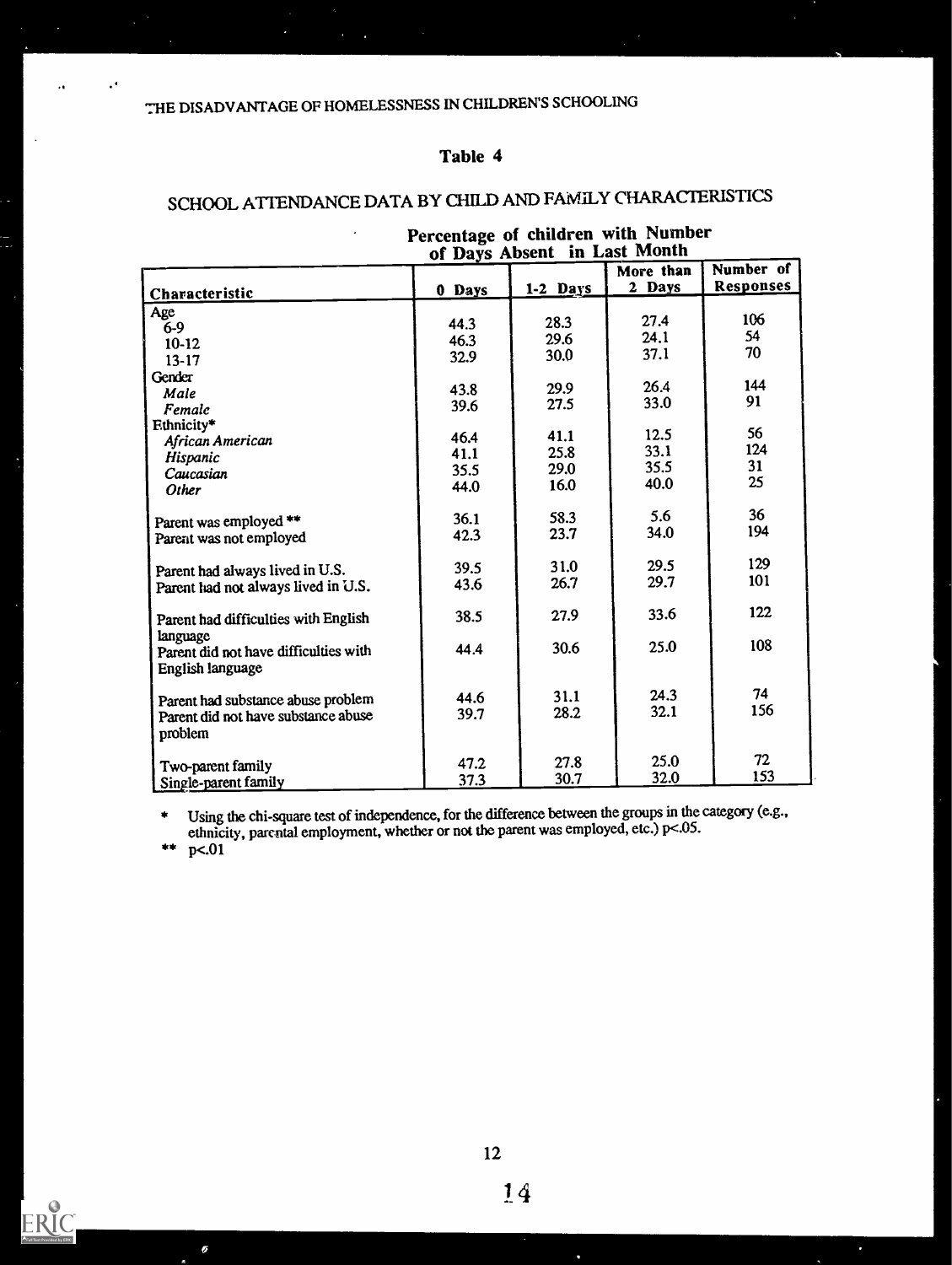To further examine school attendance patterns, we correlated the categories of days absent (5 categories) and various continuous variables representing additional family factors. The Spearman correlation coefficients are presented in Table 5. As the table illustrates, the parent's education level and  $t$  e number of times the family moved in the preceding 12 months were not significantly related to the number of days children were absent from school in the preceding month; however, other family factors were related to absenteeism. The length of time the family had been homeless and the level of adult distress were both positively related to the number of days the child was absent  $(r=.15, ...)$  $p=.05; r=.22, p<.01;$  respectively). Furthermore, as with school enrollment, the number of children in the family was negatively related to school attendance  $(r=-.17, p<.01)$ , suggesting that the presence of more children in the family makes it easier for children to enroll in and attend school. A final family variable, the amount of time immigrant parents had lived in the United States, was significantly related to school attendance, but the relationship was negative which was opposite to what we expected. The results show that the longer immigrant parents had been in the United States, the more days their children were absent from school. In summary, the length of time the family had been homeless, the level of self-reported adult distress, the number of children in the family, and the amount of time immigrant parents had been in the United States were the family variables that made a difference in homeless children's school attendance.

Interestingly, most of the homeless parents believed that their children's school attendance had not changed much since the family had become homeless. In fact, the parents of 87% of the children felt that their child's school attendance was a<sup>t-</sup>out the same as or better than before they were homeless. Since we did not collect school attendance records, we cannot determine if school records are consistent with these parental reports.

We also examined the relationship between school attendance and the number of schools the child had attended since kindergarten and children's school grades as reported by their parents. School attendance was not related to the average grades the children received, but it was related to the number of schools they had attended  $(r=.15, p<.05)$ . This relationship is most likely confounded with the age of child, since older children have attended a greater number of schools than younger children. Controlling for age group, we found that the number of absences was not related to the number of schools attended for children in the 6-9 and 10-12 age categories; however, absences were significantly related to the number of school transfers in the 13-17 age group  $(r=.36, p<.01)$ . These data



13

! 5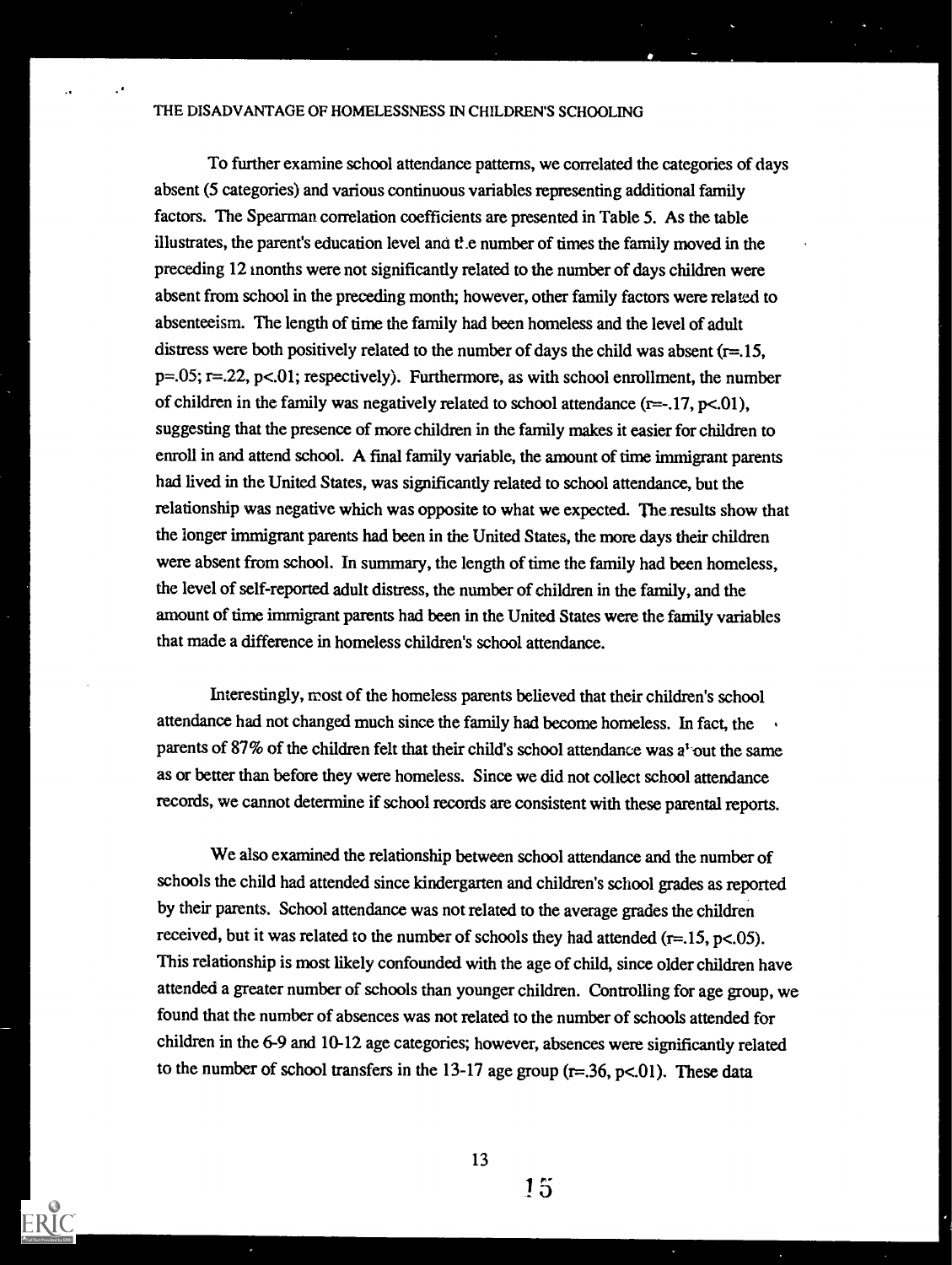#### Table 5

|                                                |                            | Number of Days Child Was<br>Absent From School |  |  |
|------------------------------------------------|----------------------------|------------------------------------------------|--|--|
| <b>Family Situational Factor</b>               | Correlation<br>Coefficient | Significance<br>Level                          |  |  |
| Length of time homeless this episode           | .15                        | .05                                            |  |  |
| Parental education level                       | -.07                       | <b>NS</b>                                      |  |  |
| Parental distress score                        | .22                        | .01                                            |  |  |
| Number of children in family                   | $-17$                      | .01                                            |  |  |
| For immigrant parents, length of time in U.S.  | .33                        | .01                                            |  |  |
| Number of times family moved in past 12 months | .04                        | NS                                             |  |  |

#### CORRELATION BETWEEN THE NUMBER OF DAYS OF SCHOOL HOMELESS CHILDREN MISSED IN THE LAST MONTH AND FAMILY SITUATIONAL FACTORS

therefore suggest that the number of disruptions experienced as a result of school transfers may have a negative effect on homeless adolescents' school attendance.

For homeless children and youth who had missed some school in the preceding month, transportation problems presented major obstacles. The parents of 42% of the children in our sainple reported that it was more difficult to get their children to school since becoming homeless, and when asked why their child missed school in the prior month, the parents of 29% of the children cited transportation difficulties. Often there were no school buses available to transport homeless students to their schools. It was not uncommon for young homeless children to travel unaccompanied on public buses or use multiple buses.

Sickness was another major cause of school absences among homeless children. The parents of 36% of homeless children who missed school in the preceding month responded that their children were absent due to illness. Furthermore, children who had untreated medical problems were significantly more likely than children who did not to have high absenteeism rates  $(X^2=11.7, p<.01)$ .

#### School Transfers

Other research has found that homelessness affects not only school attendance and enrollment, but the number of school transfers a child experiences. We found that the homeless children in our sample had attended an average of .91 schools for every year they had been in school, meaning that their school transfers averaged almost once a year since

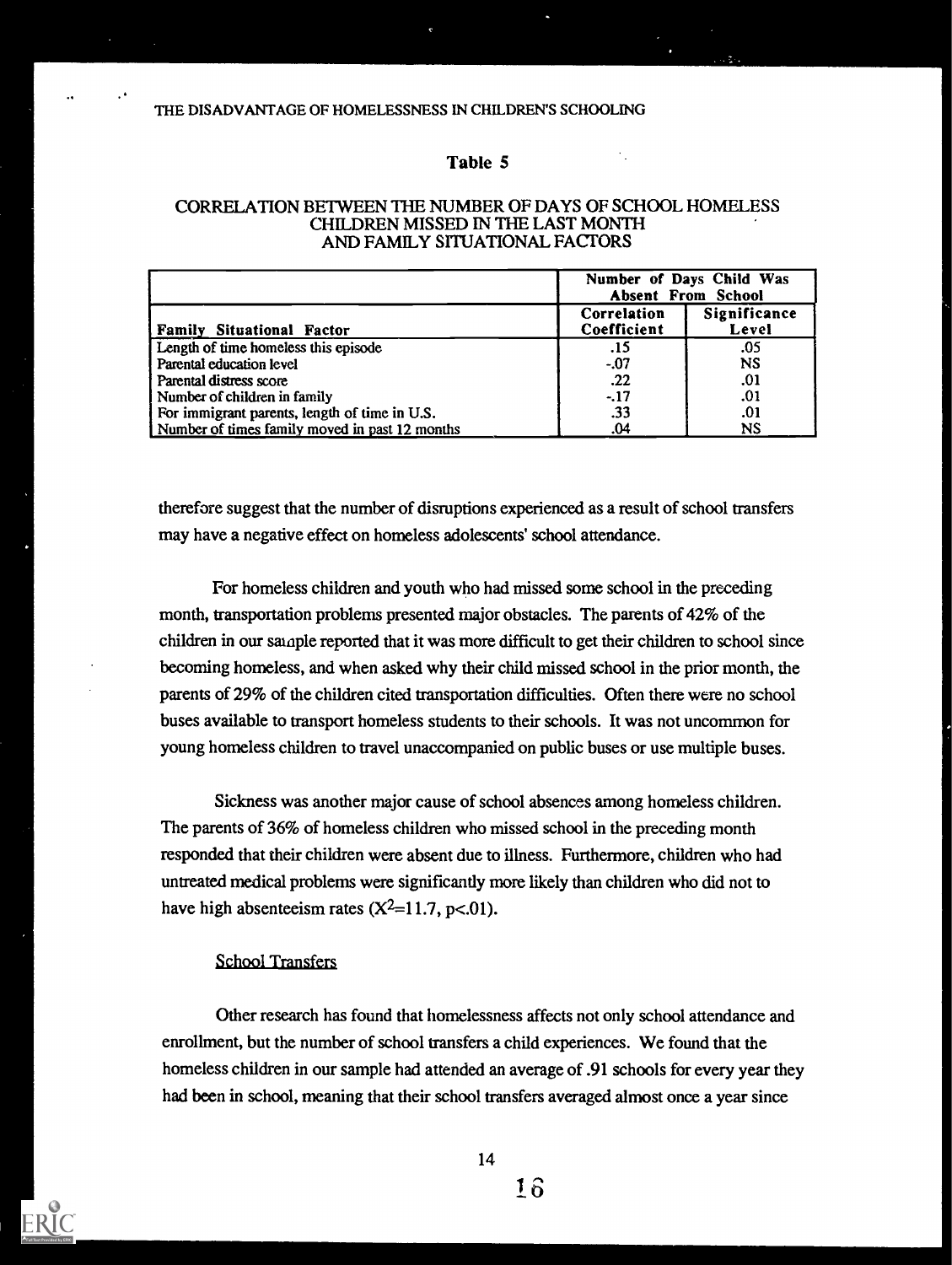kindergarten. Children who were at risk of becoming homeless and children who were formerly homeless attended an average of .61 and .75 schools, respectively, per year since kindergarten. Using analysis of variance techniques, we found that the average difference between these means was not statistically significant  $(p<.17)$ ; however, the differences were in the direction that we would expect, with homeless children experiencing more school transfers than other at-risk children. The number of school transfers since kindergarten was not significantly correlated to the length of time the family had been homeless or the number of times the family had moved in the prior 12 months. We did not obtain a measure of the number of recent school transfers, so we were not able to examine how factors such as the number of recent moves and the length of homelessness were related to recent school enrollment and school transfers. The results do show that the homeless children included in our sample had high rates of school transfers during their school careers.

#### Experiences of Homeless Children In School

ł

This study obtained information from parents about their children's experiences in school. Generally, homeless parents felt that their children were not performing well in school, reporting that their children were receiving grades between B's and C's, on average. Although the reported grades do not give us a complete picture of children's educational performance, parental accounts suggest that many of the children were struggling in school. One mother described her son's struggle like this: "He feels humiliated being homeless. He feels humiliated at school, so he is not able to work and achieve his full capabilities." Other parents expressed similar concerns.

Whether children were enrolled in the shelter school or in a regular school, the parents were concerned about their children's performance in school. Parents reported that 25% of the children had special educational needs or problems such as difficulties with reading. The parents of about 38% of the children with special needs felt that these needs were not being met by the school, whether it was a shelter school or a regular school.

One difficulty for homeless children is finding the space, resources, and support they need to do their homework. Although most of the children in our study reported that they were able to find a quiet place to study at their shelter, the living quarters limitations made doing so a challenge. Half of the children said they did their homework in the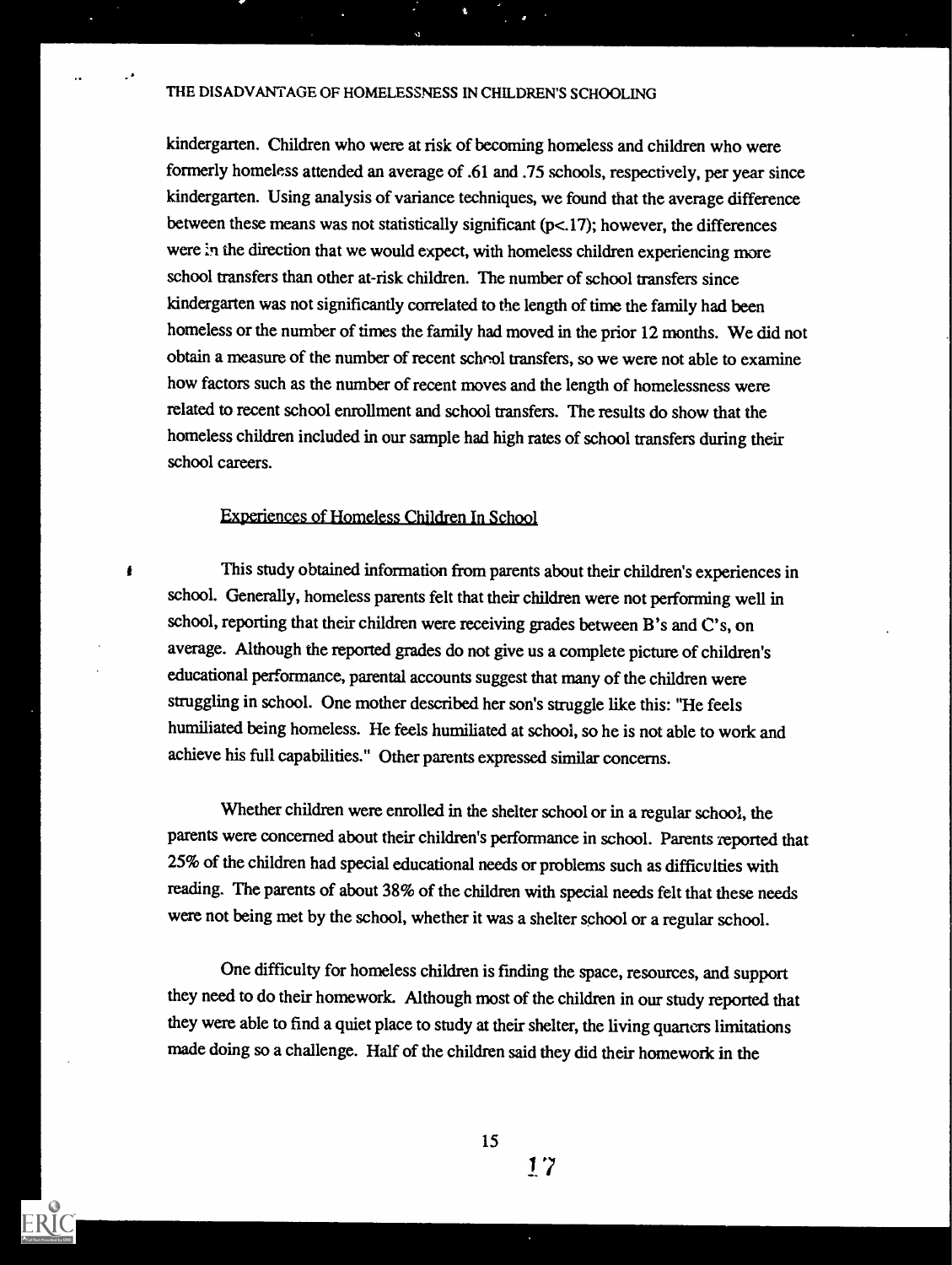# THE DISADVANTAGE OF HOMELESSNESS IN CHILDREN'S SCHOOLING<br>The Disability of the state of finite of them said they tried to find a place outdow

bedroom at the shelter, almost a fourth of them said they tried to find a place outdoors, and two children said they used a closet or the bathroom to find a quiet place to study.

Many educators have been concerned about homeless children being teased or finding it difficult to make friends at school. According to the parents and children in our study, teasing at school was generally not a problem. In addition, nearly three-fourths of the children included in the children's survey found it easy to make friends at school.

Parents and children indicated that other students at school often were not aware that the children were homeless. Less than half of the children in the children's survey who were enrolled in nonshelter schools reported that other students knew they were homeless. Younger children were more likely to report that other children knew they were homeless than older children (41% of children in 6-9 age group and 28% of youth in 13-17 age group indicated other students knew of homelessness).

We obtained measures of children's attitudes toward school by asking children and youth ages 10-17 to respond to such statements as "I'm satisfied at school because I'm learning a lot," "My teachers care about how I'm doing," "Most of the teachers don't really expect very good work from me," and "The best way to get through school is to goof off with friends." Children were asked to state whether they strongly agreed, agreed, disagreed, or strongly disagreed with each statement. Using ten such statements from the children's questionnaire, we created an overall attitude scale, ranging from 1, indicating very positive attitudes toward school, to 4, indicating very negative attitudes toward school.

The mean attitude score was 2.0, indicating that the children and youth included in this measure had generally positive attitudes toward school. For many of them, school was the only stable part of their life. After describing the one and a half hour commute that her two children made to get to school, one homeless mother put it this way: "They don't want to leave school. It's the only stable thing they have."

5

Children's overall attitude scores were related to several factors. First, the more they exhibited signs of emotional distress (measured by children's self reports of the degree to which they were worried, sad, tense, lonely, or bored), the more negatively homeless children felt about school  $(r=-.37, p<.01)$ . The degree to which they had physical health problems (a composite variable including children's self reports of how often they had

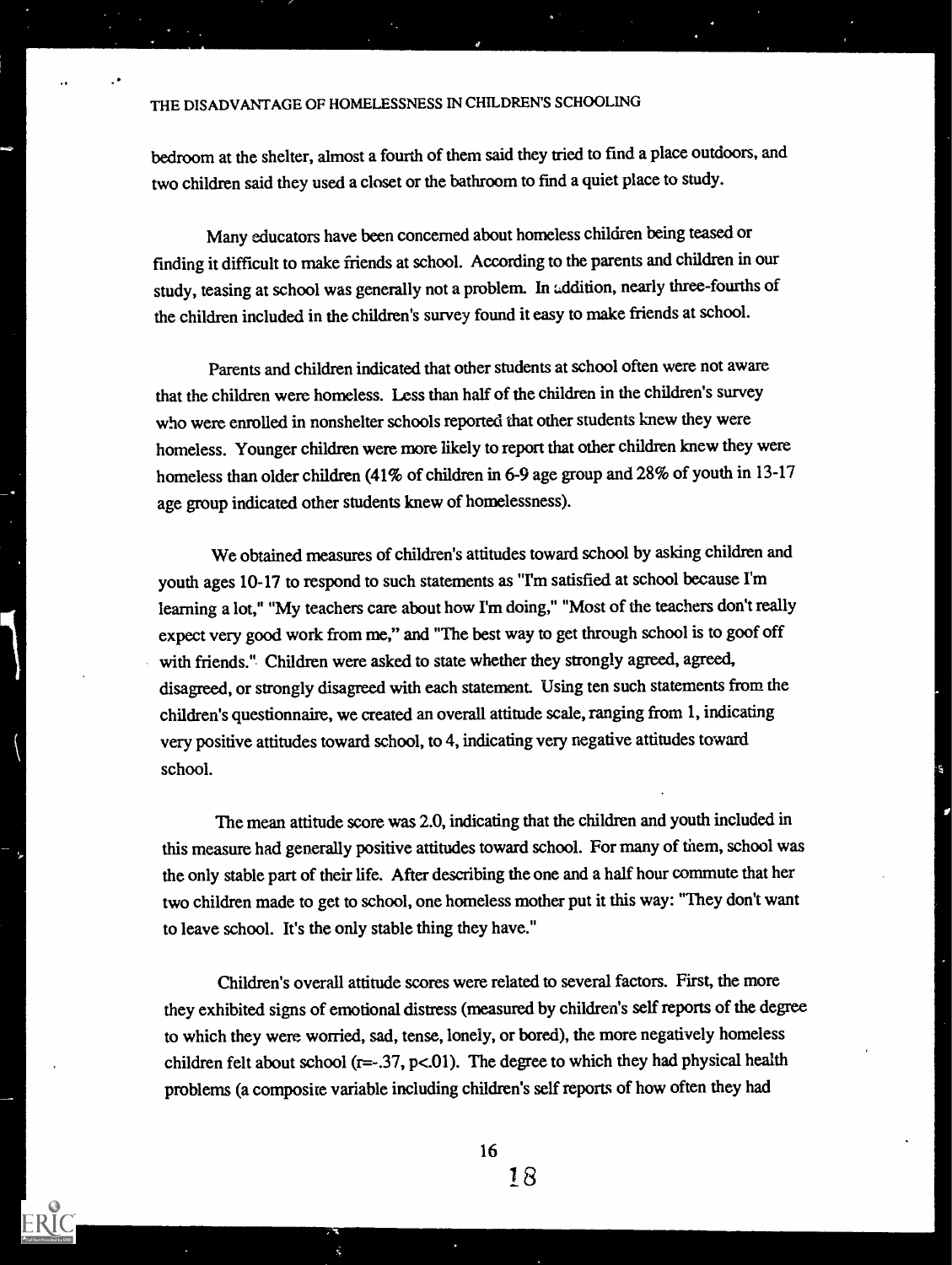headaches, stomachaches, colds or other illnesses, injuries, skin problems, or eating problems) was also negatively related to their school attitudes (r=-.30, p<.05). We thought that the amount of time children had been at their current school might be related to their attitudes toward school. This correlation approaches significance  $(r=.25, p<.10)$ , suggesting that the longer the children had been at their current school, the more positive they felt about school. Other factors such as the children's age, gender, the numberof days they were absent from school in the preceding month, whether they were enrolled in a shelter school or a regular school, and whether or not they found it easy to make friends at school were not related to homeless children's attitudes toward schooL Therefore, the factors that appeared to be related to children's overall school attitude score include their level of emotional distress, the degree to which they had health problems, and the length of time they had been at their current school.

From the children's questionnaire, we learned that homeless children and youth (ages 10-17) had high aspirations and expectations for their educational attainment: all children and youth except one indicated they expected to complete high school; 78% said they would like to go to a community or 4-year college, and 64% said they expected to go to college. Hence, being homeless did not seem to dampen these children's hopes for their educational futures.

#### Schools' Perspectives in Educating Homeless Children

Many of the reports on the education of homeless children have criticized the schools in the way they deal with enrolling and serving homeless children. To better understand the issues, we thought it would be important to get the perspective of school staff in how homeless children are enrolled and served in school.

To understand the enrollment process and how it affects homeless children, we asked school staff to describe how they dealt with various enrollment issues. We were particularly interested in how flexible schools were in dealing with families who did not satisfy usual enrollment requirements. For each issue, respondents were assigned a score measuring whether or not their response indicated flexibility on the school's part in enrolling homeless children. Individual responses were aggregated by school to get a school measure of flexibility on the issue. The enrollment issues addressed by the survey include:

17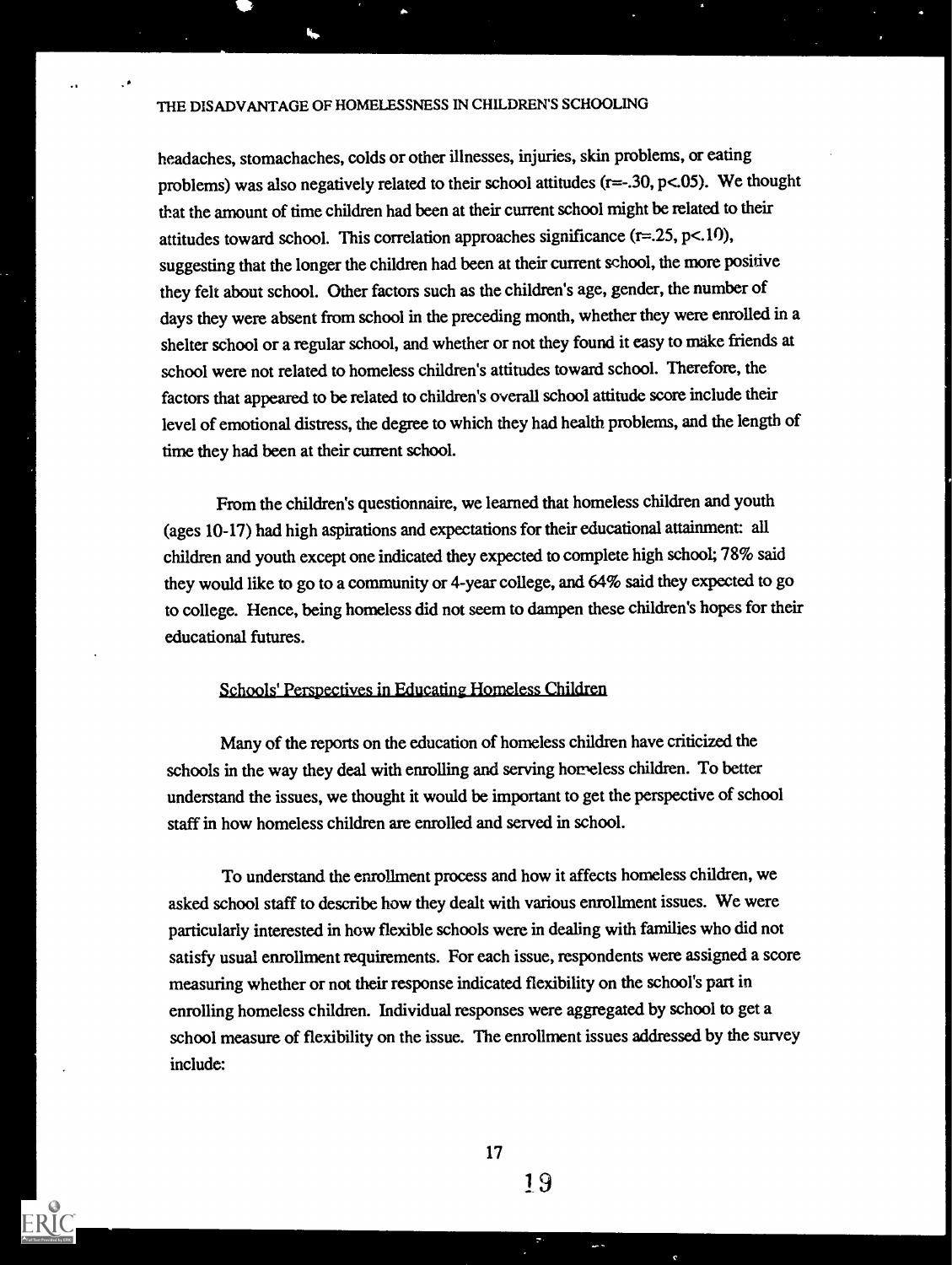- a homeless child has no record of immunization;
- a homeless child has no permanent residence or address;
- problems in getting a homeless child's records and transcripts of previous school work;
- problems in determining the appropriate grade level and program placement for homeless students;
- a homeless child is not living with a parent or legal guardian;
- the parents of a homeless child are undocumented immigrants;
- a homeless family has no documentation for enrollment in the free or reduced lunch program.

Overall, according to school staff, schools were quite flexible in their requirements and procedures when it came to enrolling homeless children. Only on the issue of immunization records did school personnel demonstrate inflexibility in their rules and procedures; for the other issues, the flexibility scores showed that for the most part, schools were not preventing children from enrolling because they failed to meet various enrollment requirements.

When discussing immunization issues, school staff indicated that inadequate immunization records was the enrollment problem that occurred most frequently among homeless children, and it was the issue about which school staff were the least flexible in their requirements. Children could not be enrolled without proof of immunization, according to most school staff in our sample. Only one respondent stated that the school could accept parents' verbal claim that the child's immunizations were up to date. Most school staff interviewed reported that parents were told where they could take their child to get the required immunizations. In a few cases, respondents stated that school staff members had escorted families to a local clinic.

4

Regarding residency requirements, school staff indicated that policies were relatively flexible, but schools were less flexible on this issue than on any other enrollment issue except for immunization requirements. Respondents in about a quarter of the schools stated that families had to show proof that they lived within the school's (or the district's) attendance area, and respondents in the same number of schools specifically stated that families were not required to show proof of residency when they enrolled their child in school. Respondents in about two-thirds of the schools reported that parents had to provide some sort of address to enroll the child in the school; however, a shelter address, the address of a friend or relative, or some information regarding how to contact the family in an emergency was often sufficient. These percentages do not sum to 100%, because respondents from the same school often gave different responses to this question. For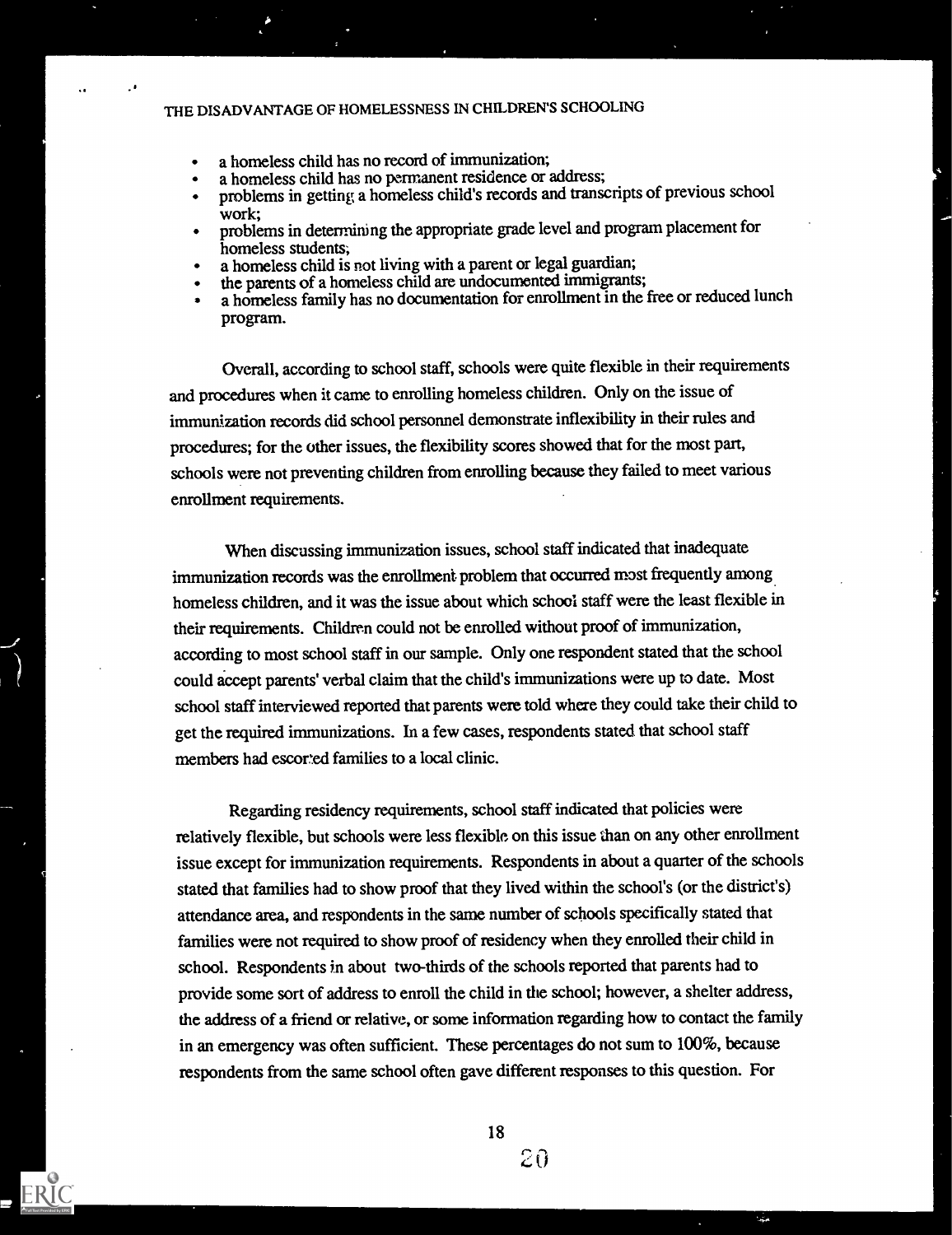$\cdot$ 

example, in all of the schools in which a respondent claimed that families had to show proof of residency to enroll, this response was never corroborated by a second staff member in the school (and in all of these schools, more than one staff member was interviewed). These discrepancies indicate that schools in our sample did not have clear policies pertaining to residency requirements for homeless students.

For the remaining enrollment issues, school staff indicated that they were quite flexible with their procedures and requirements. Schools were most flexible when it came to difficulties in obtaining transcripts for children's previous school work. Some respondents noted that this was a problem for many children in their school, particularly children from low-income families who often moved from school to school. According to the respondents, school staff did not turn children away because they did not have records of previous work. School personnel reported that they did their best to obtain records from previous schools, and they started the records over if the previous records could not be obtained.

One problem with the lack of previous records is that school staff are often unaware of homeless children's educational needs. When asked how students were placed in the appropriate grade level, about half of the respondents (representing 19 of 29 schools) said that they placed children according to their age, and about a quarter said they tried to find out the child's previous grade-level placement. Respondents in only ten schools reported that they routinely tested children to determine their placement. Generally, children were not tested for placement in special education until after they were placed in the regular education setting and someone referred them for testing. Several educators commented that by the time a child had been identified as needing special educational services, the child had moved to another school. Thus, although obtaining previous records did not appear to prevent homeless children from enrolling in school, this problem most likely affected the quality of their education.

After the issue of obtaining records from previous schools, the next highest flexibility scores were for the issues of the parents being undocumented immigrants and requirements for enrollment in the free lunch program. Most respondents stated that the parents' immigration status was not the school's concern and that they did not ask for this kind of information. As for enrolling families in the free or reduced lunch program, almost three-quarters of the respondents (in 25 of the 29 schools) stated that parents simply filled

4r.

 $\lesssim$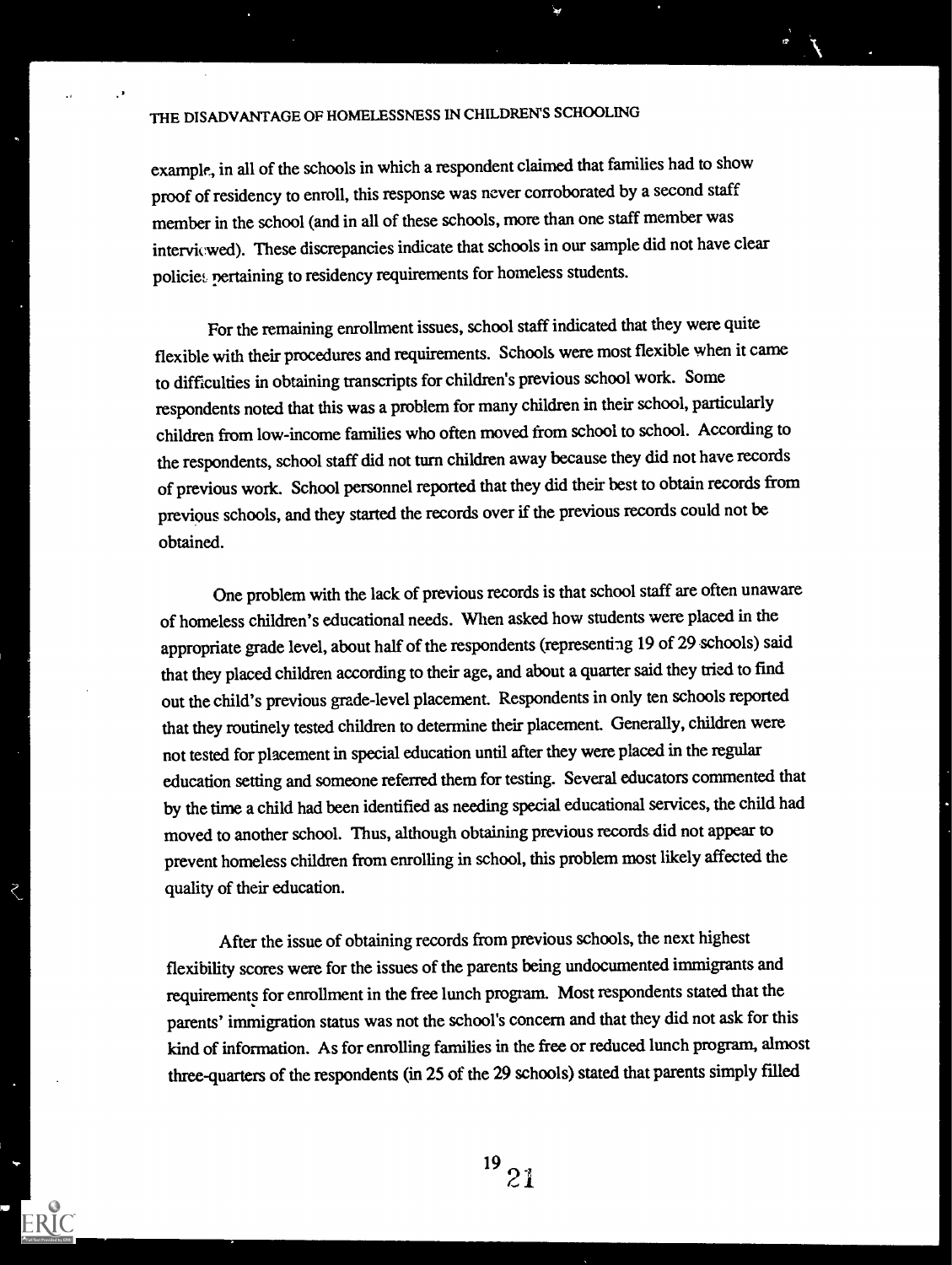out a form to qualify for the free lunch programand that no other documentation was required.

Guardianship issues did not appear to pose barriers for homeless children enrolling in schools in our sample which included mostly elementary and middle schools. Most school staff reported that they did not require proof of guardianship when adults came in to enroll children in school. About half of the respondents indicated that the fact that a child was not living with a legal guardian would probably only come to the school's attention when a problem such as poor attendance, suspicion of child abuse, or a custody issue came up. Only five school staff members reported that the school required proof of guardianship; however, like the issue of residency iequirements, this requirement was not confirmed by a second staff member from the same school. Another small group of respondents (8) reported that while they did not require proof of guardianship, they tried to have the person with whom the child was living sign an affidavit accepting responsibility for the child, or they encouraged that person to obtain legal guardianship. Overall, the school staff included in our study were not concerned with guardianship issues at the time of enrollment.

Guardianship issues are probably more salient at the high school level where independent homeless youth may want to enroll without their parents. Respondents at the two high schools included in our study expressed concern about guardianship issues; however, none of them stated that proof of guardianship was required upon enrollment. Since we included only two high schools in this part of the study, our data are not representative of issues faced at this level of schooling.

These Endings indicate that homeless children were not being denied access to education because of restrictive enrollment requirements or procedures. Most school staff recognized the need to get children enrolled in and attending school as soon as possible, and therefore, they were willing to relax regular enrollment procedures to do so. To school staff, identifying and addressing children's needs were the bigger issues in educating homeless children. Their responses and comments on these topics are discussed below.

One of the most significant problems facing school staff in educating homeless children was identifying which children were homeless. A number of school staff reported that there were special services, procedures, and programs available for children who were homeless, but they often did not know which children were homeless. When asked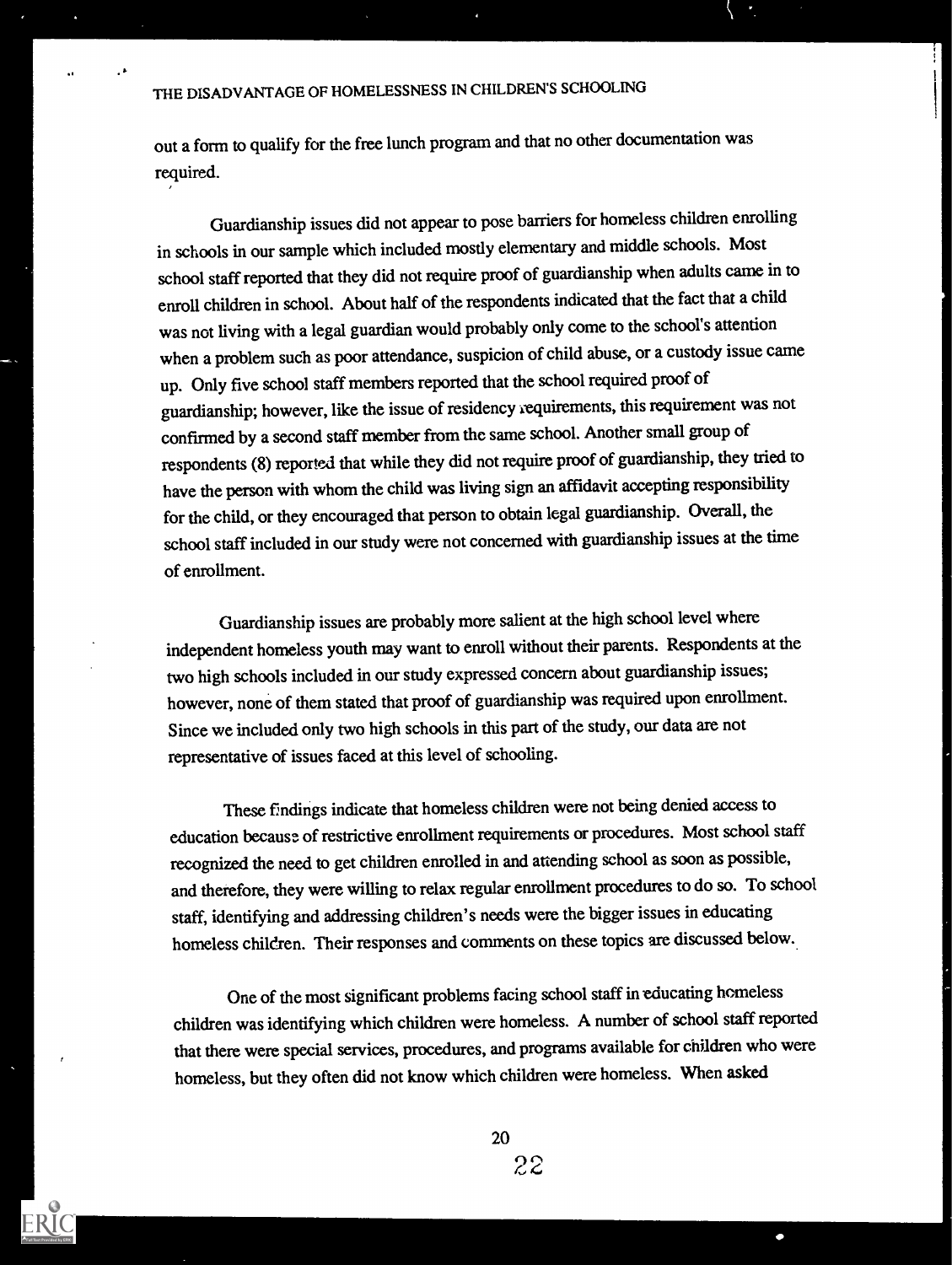4.0

whether it was better for schools to identify homeless children than not to identify them to avoid stigmatizing them, 81% of the school staff in our survey felt that it was better to identify homeless children, so that school staff could have a better understanding of their needs and offer them needed services and help.

School personnel were asked about specific issues and problems they may have faced in educating homeless children. The problem that affected the greatest proportion of homeless students, according to school staff estimates, was school attendance. These respondents estimated that about half of homeless children had attendance problems, and they believed that parents keeping children out of school was a problem for about a quarter of the homeless children.

Other issues that school staff perceived to rank high among homeless children were problems with health  $Gx$  hygiene, children being hungry, and children not having appropriate clothing. Overall, school respondents estmated that between a quarter and a half of homeless children had these problems when they came to school. Students with health or hygiene problems were typically referred to a school nurse or alocal medical clinic. Because children coming to school hungry was a common occurrence at most of the schools in our sample, most school staff reported that the school had food such as milk and cereal for children who needed to eat in the morning, and school staff made sure that these children were enrolled in the free lunch program. For clothing needs, more than half of the respondents said that the school collected clothes to distribute to children who needed them, and about half of them said that families were referred to community agencies such as the Salvation Army to obtain clothing. Therefore, although school staff reported some shortterm ways of addressing these problems, they were very concerned about the health, food, and clothing needs of homeless children, and many of them expressed frustration in not being able to do very much for children who came to school with these basic needs unmet.

The issue that ranked lowest in terms of school personnel's perceptions of problems affecting homeless children was teasing or ridiculing by other students. School staff felt that homeless children generally did not stand out and that teasing was not a problem. Parents and children in our study agreed that teasing was generally not a problem at school. One teacher with several homeless children in her class tried to prevent teasing incidents by helping her students understand issues related to homelessness through clasroom discussions.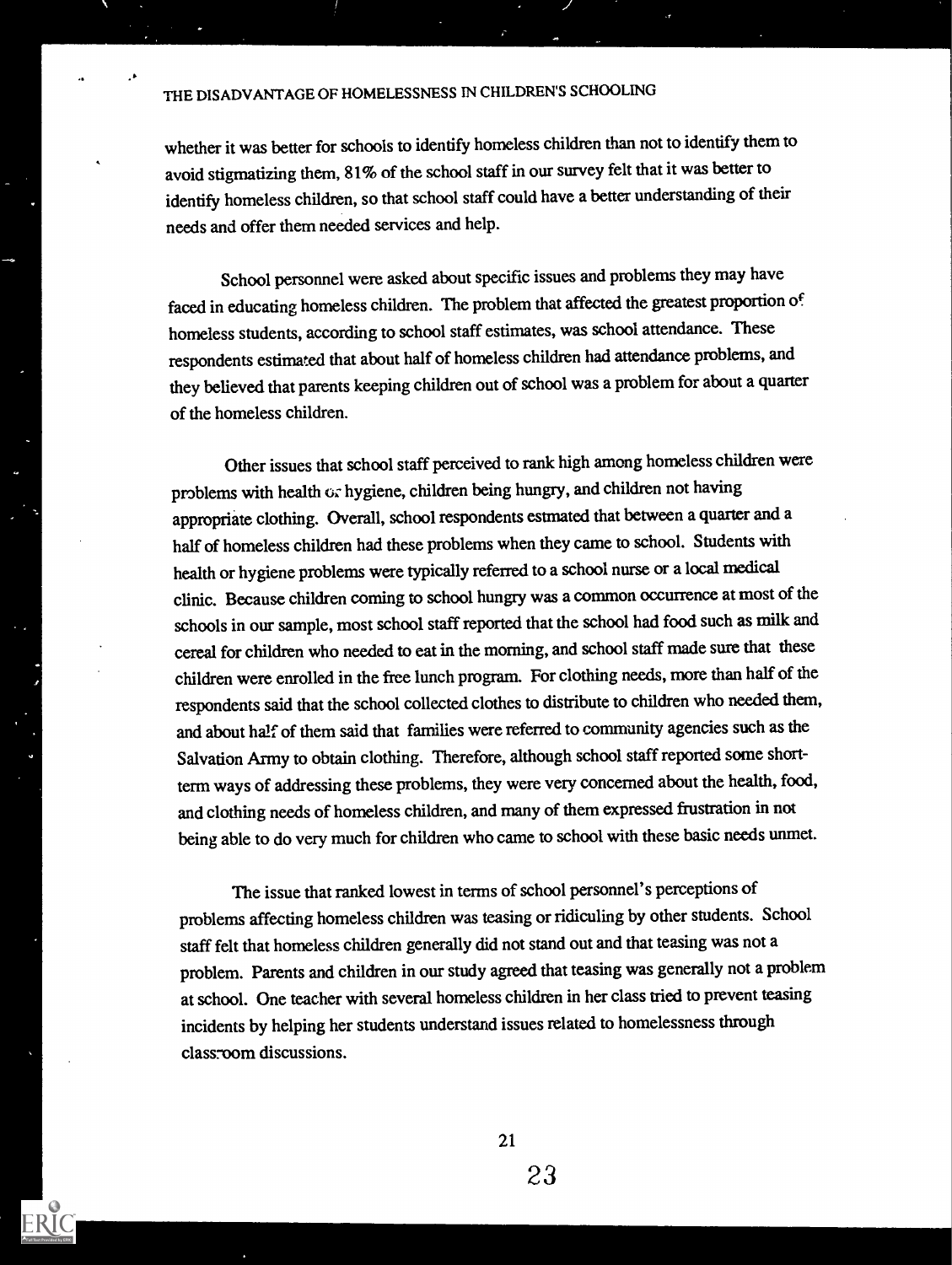For many of the schools in our sample, the problems associated with children being homeless represented just one of the many challenges facing the school. When asked about how high a priority homeless children's needs were to school staff, relative to other schools issues, 42% of the respondents indicated that the needs of this population represented a very high priority for them, 28% said this was a moderately high priority area, and 30% felt that the needs of homeless children was a low priority for them. A number of respondents felt that the issues they faced in educating homeless children were not different than those they faced in educating other low-income children--many of their students, whether they had stable housing or not, had serious social, emotional, health, and other basic needs that presented great challenges to their academic success.

We asked school staff to give their view on the school's role in serving homeless children and found that some felt that the school should focus strictly on academic issues, while others felt that the school needed to address the many nonacademic needs of homeless children before they could expect these children to succeed in school. Understanding children's needs and providing them with the most appropriate education at school was a primary role of the school, according to about three-fifths of the respondents. About two-thirds of the respondents indicated that the school's role also went beyond . helping children at school, including referring families to agencies for needed services (29% of respondents), providing health and social services at the school (29%), and helping the children's families in other ways (22%).

Regardless of their view of the school's role, 77% of the respondents reported that their school worked with other groups or agencies in providing services to homeless children. The vast majority of the contacts with other agencies involved referrals for services such as health care, counseling, assistance with food and clothing, housing assistance, child abuse and neglect advocacy, and other needed services. In a few schools, school staff worked with other agency staff to coordinate services for families, and in at least one school, outside agencies provided services on the school site for families who needed them. About three-fourths of the respondents did not feel that there were any barriers to working with other agencies; the remaining respondents cited problems such as insufficient resources and high case loads among agency personnel as barriers to working with agencies to serve homeless families.

Overall, school staff felt that they needed help in serving homeless children. When asked about the school's role in serving homeless children, a quarter of the respondents felt

 $22 \t24$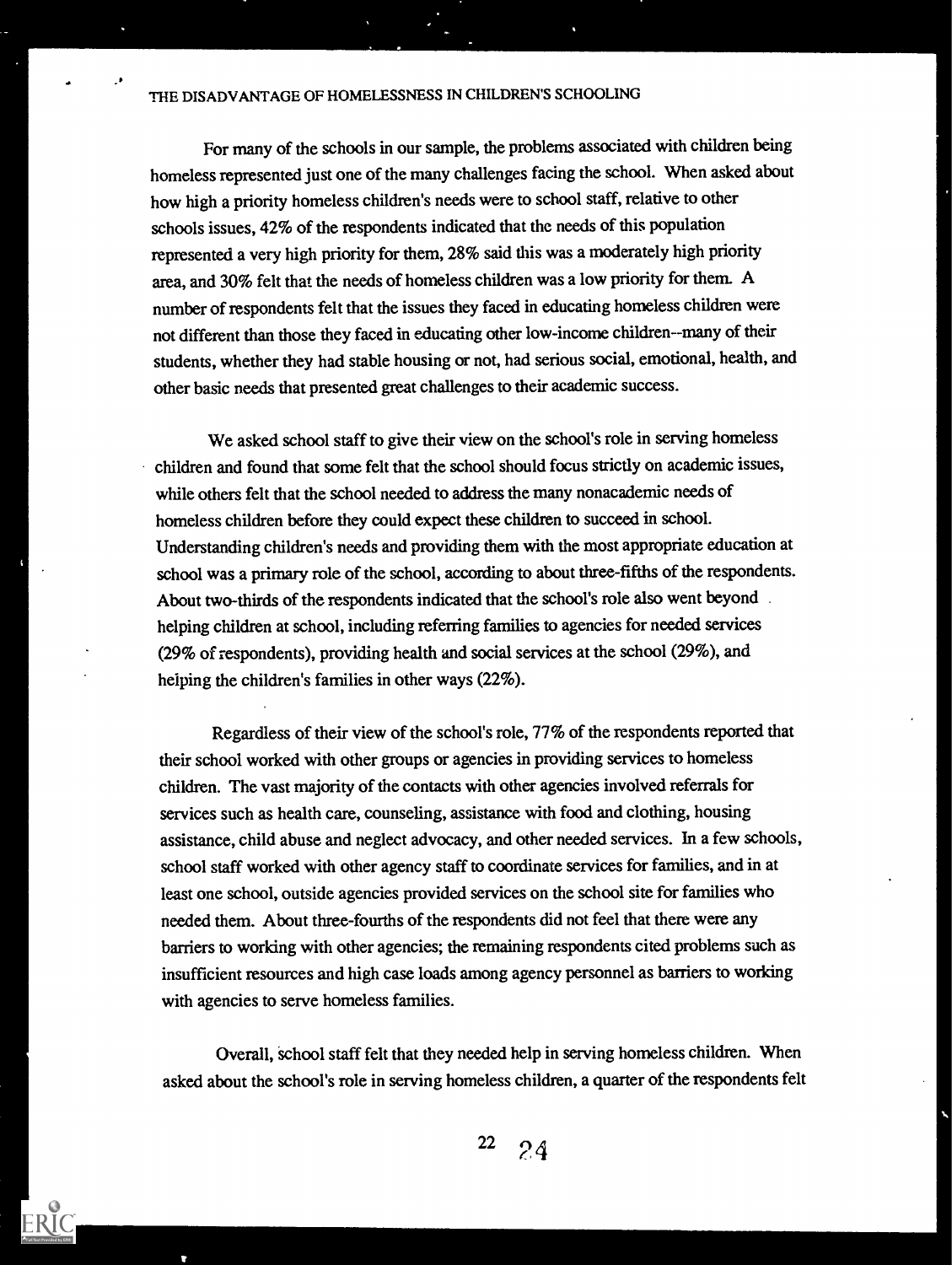that the school could do more to help them, but that they needed additional resources to do so. Whether they thought the school should address children's noneducational needs or focus only on their educational needs, many school staff expressed frustration in their lack of time and resources to help homeless children succeed in school. Among their suggestions for improving these children's chances for academic success were desires to improve the links with the community and service-providing agencies. Although children or their families were often referred to agencies for services, school staff often were not aware of the results of these referrals. School staff felt that more resources at the school and better linkages with service providers outside the school were needed to address homeless children's basic needs, so that in the classroom, children and teachers could focus on children's learning and academic performance.

#### Discussion

The high rate of school enrollment among homeless children in this study is encouraging for those who are concerned about homeless children's access to the education system. This study's estimates of the percentage of homeless children enrolled in school (88% for the interview sample, and 92% for the intake sample) diverge considerably from many previous reports of enrollment rates among homeless children. Several factors may account for this difference. First, data for this study were collected in 1991, four years following the passage of the McKinney Act, while many of the other studies of the education of homeless children were conducted before the law was enacted or shortly thereafter. Therefore, it is possible that the high enrollment rates found in our study are the result of changes in the way education institutions deal with homeless children due to the McKinney Act. Alternatively, the differences in enrollment estimates may be due to regional differences in enrollment procedures and other factors relating to children's access to school (such as the availability and accessibility of public transportafion). Since we do not have comparative data on the same population (i.e., the San Francisco Bay Area) from an earlier time period (e.g., before the passage of the McKinney Act) or comparative data from a different geographic region, we cannot determine if either of these factors accounts for the difference in homeless children's school enrollment rates between our study and the other studies cited in the literature.

Differences in methodologies may also explain differenc  $\rightarrow$  in enrollment estimates. For example, the 1988 U.S. Department of Education estimate that 30% of homeless children were not enrolled in school was based on estimates from each state that were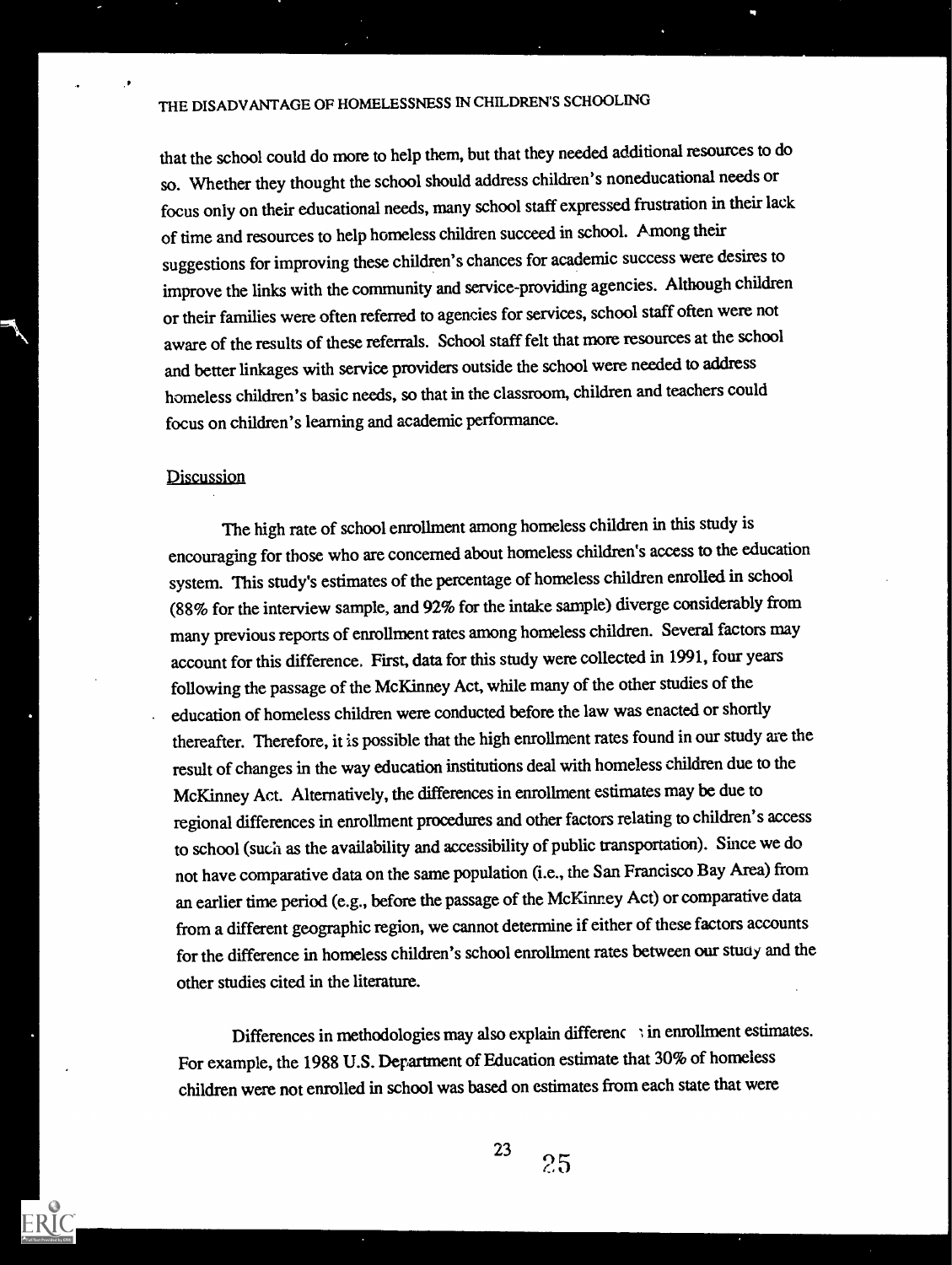compiled in different ways. Some state estimates were based on administrators' perceptions of the number of homeless children not enrolled in school. Estimates based on empirical data probably more accurately describe the enrollment patterns of homeless children than those based on individuals' perceptions. Previous empirically-based investigations, as well as our study, indicate that the school enrollment rates among homeless children are relatively high.

 $\bullet$ .

We do not mean to imply that the results of our empirically-based study are without flaw. We expect that the enrollment rates reported by both the intake and the interview samples are slightly inflated due to systematic response bias (i.e., if parents inaccurately reported the status of their child's school enrollment, they were probably more likely to report that the child was enrolled than inaccurately report that the child was not enrolled). On the other hand, we believe that the study's methodology minimized this type of error. Furthennore, like many of the previous studies of homeless families, the interview sample for our study included only families living in shelters who may have been more integrated in: education and social institutions, and thus who may have had higher rates of school enrollment than other homeless children. Our intake sample, however, included any homeless family who requested services from 40 service providers in the two counties included in this study. Although the intake sample inay not represent the most isolated homeless families, we expect that it is representative  $\sigma$  most homeless families with children. Dest ite the study's limitations, we believe the study provides evidence that enrollment in school is not a problem for most homeless students.

The responses of parents and school staff regarding the school enrollment process also suggest that homeless children, at least in the San Francisco Bay area, are not being denied access to education because of restrictive enrollment requirements. The reported degree of flexibility exercised by school staff at enrollment surprised us. Although respondents at some of the schools (25%) indicated that parents had to show proof of residency to enroll, most of the school staff respondents indicated that students were not denied school entry because they did not have proper residency documentation. Besides strict immunization requirements, other enrollment issues did not seem to get in the way of homeless children enrolling in school, according to the reports of school staff. One of the most interesting findings from the school survey was that schoolstaff did not have uniform perceptions and agreement on enrollment policies pertaining to homeless families, as indicated by the many conflicting responses from individuals at the same school. Thus, regardless of any formal or informal policies that may exist, homeless families may have

24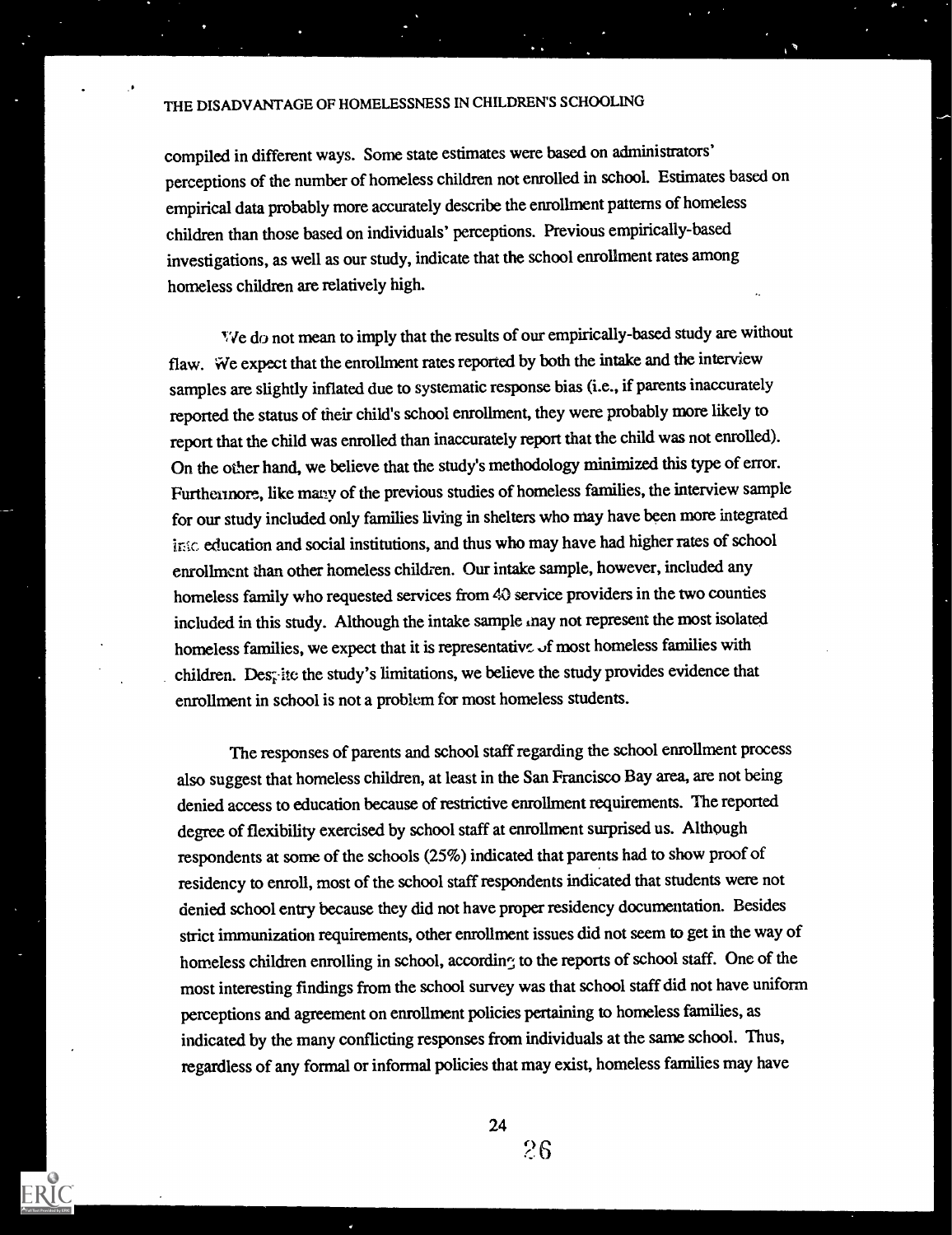different experiences at enrollment depending on which staff member they are in contact with.

This study revealed that there were more serious obstacles to children's education than school enrollment requirements. The high number of school transfers in homeless children's school careers creates a major impediment to educational success. With an average of one transfer per year since kindergarten, these children had little stability in terms of instruction, school programs, and friends at school. Transportation issues represent another serious obstacle to homeless children's schooling. The challenges of physically getting their children to school made it difficult for homeless children to attend school on a regular basis, according to their parents. Transportation problems also made it difficult to keep children in the same school wnen families moved. Somedistricts had special policies to allow homeless families to keep their children in the same school if they moved to a temporary residence outside the school's attendance area, but some families could not take advantage of this policy because of transportation difficulties.

Although this study provides only limited information about the school performance of homeless children, parents' responses and their stories indicate that they were very concerned about their children's educational performance. School staff as well were concerned about the learning potential and chances for academic success of homeless children who often came to school hungry and tired, had poor attendance, and had few resources and support at home to help them with their school work.

Parents did not feel that their children were performing well academically, yet they talked about the importance of school to their children's daily lives. For many of the children, school was the one place where they could feel normal and temporarily forget about their family worries. Despite the challenges they faced in getting to school and being successful in school, homeless children generally felt good about school. Thus, school played an important stabilizing role in these children's otherwise unstable lives.

To understand the full impact of homelessness on children's schooling, further investigations of children's school experiences are needed. Studies need to go beyond reporting test scores and grades to examining the factors affecting homeless students' performance in school. More qualitative investigations on the home and school lives of these students would also supplement the knowledge gained from studies such as this one.

25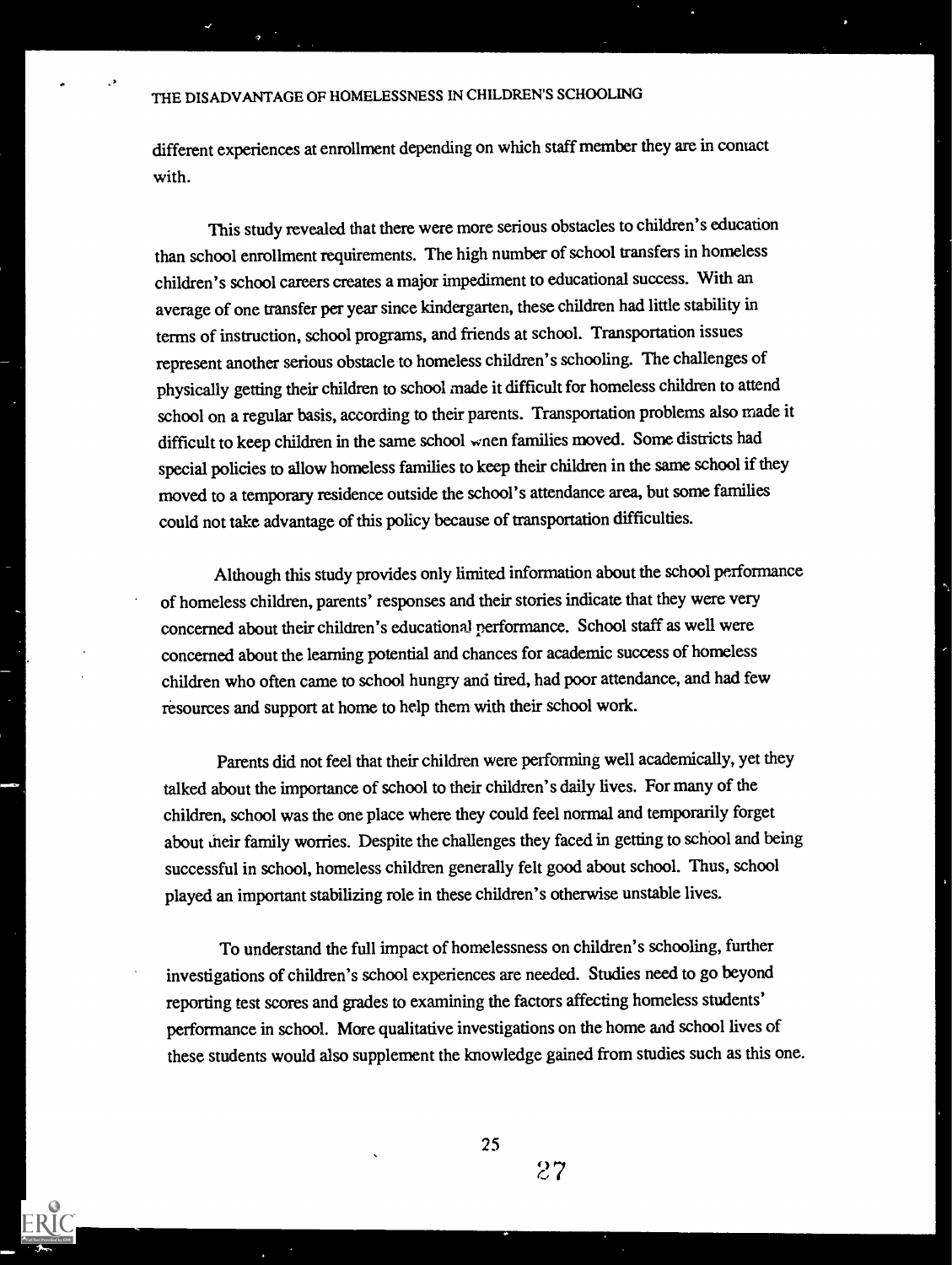# **Conclusions**

.e

This study suggests that problems with access to education among homeless children have more to do with transportation and attendance problems than with school enrollment procedures as suggested by previous studies. In any case, resolving problems of institutional access involves relatively straightforward legal solutions, such as the McKinney Act and its enforcement. Conversely, providing an education that meets the needs of students from different backgrounds and family situations has never involved straightforward solutions. The great challenge for educators is to find a way to help homeless children succeed in school, despite the disadvantages that their homelessness brings.

The first challenge involves minimizing the school disruptions resulting from frequent school transfers and poor school attendance. Policies which allow families to keep their children in the same school after they move would be a good starting point; however, families need to be informed of this type of policy. New York City regulations mandate that homeless families be given the option of keeping their children in the same school when they move to an emergency shelter, however, Rafferty (1989) found that 'nearly a third of the New York City homeless parents she interviewed were not informed of this option. For many families, special enrollment policies are not sufficient for avoiding a school transfer for their children. Rafferty found that for the New York City families who were given the option of keeping their child in the same school, 58% of the families elected to transfer the child to the school closest to their shelter, largely because of transportation difficulties. Policies pertaining to the education of homeless students must address the fact that many homeless parents do not have the resources or the time to transport their children to their original schools.

Second, schools must be able to deal with the pressing social, emotional, and health needs that homeless children come with to school. Schools should not be expected to solve all of these children's nonacademic problems; however, children's basic needs must be addressed before they can be expected to succeed academically. If the schools are to be asked to take on the burden of providing diverse services to homeless children, they need additional resources, and their programs for homeless children need to be evaluated on a regular basis.

26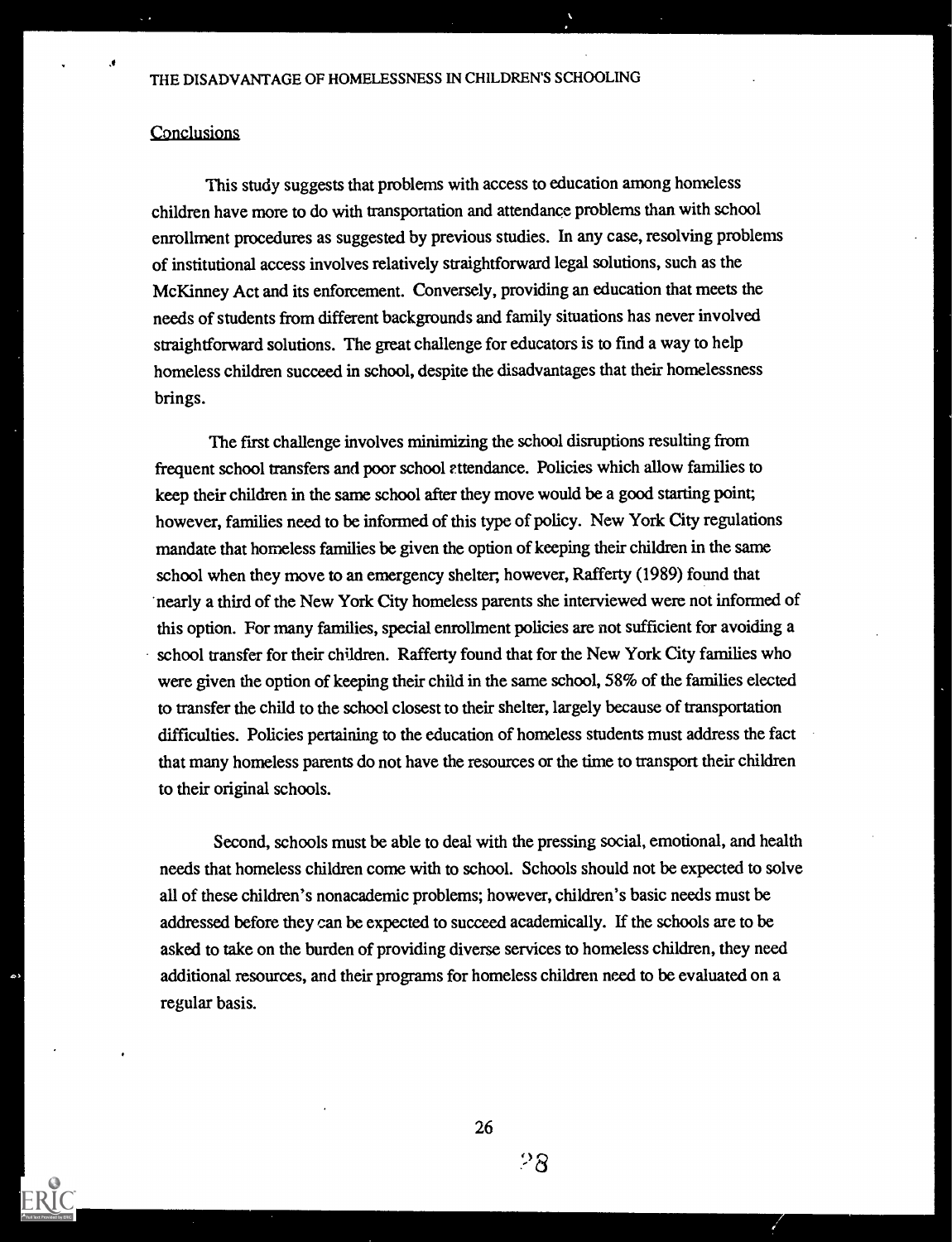Better linkages between schools, shelters, and other service providers would help schools as well as other agencies meet the needs of homeless children and their families. Coordinating services between the schools and service agencies was a top priority for individuals attending a San Francisco conference on educating homeless children, and it is an approach that is quickly gaining supporters among policymakers and educators in other communities that are trying to better meet the needs of at-risk populations.

Finally, all poor children face tremendous obstacles in their schooling. Whether a child is temporarily homeless or living in a permanent, but barely habitable dwelling, the effects of poverty can harm their chances for success in school and life. This study provides evidence that for homeless children, the obstacles to school success are even greater and more challenging than those faced by poor children who have a place to call home. Social policies which help homeless families find permanent housing may be the best way that we can improve homeless children's chances for success in school.